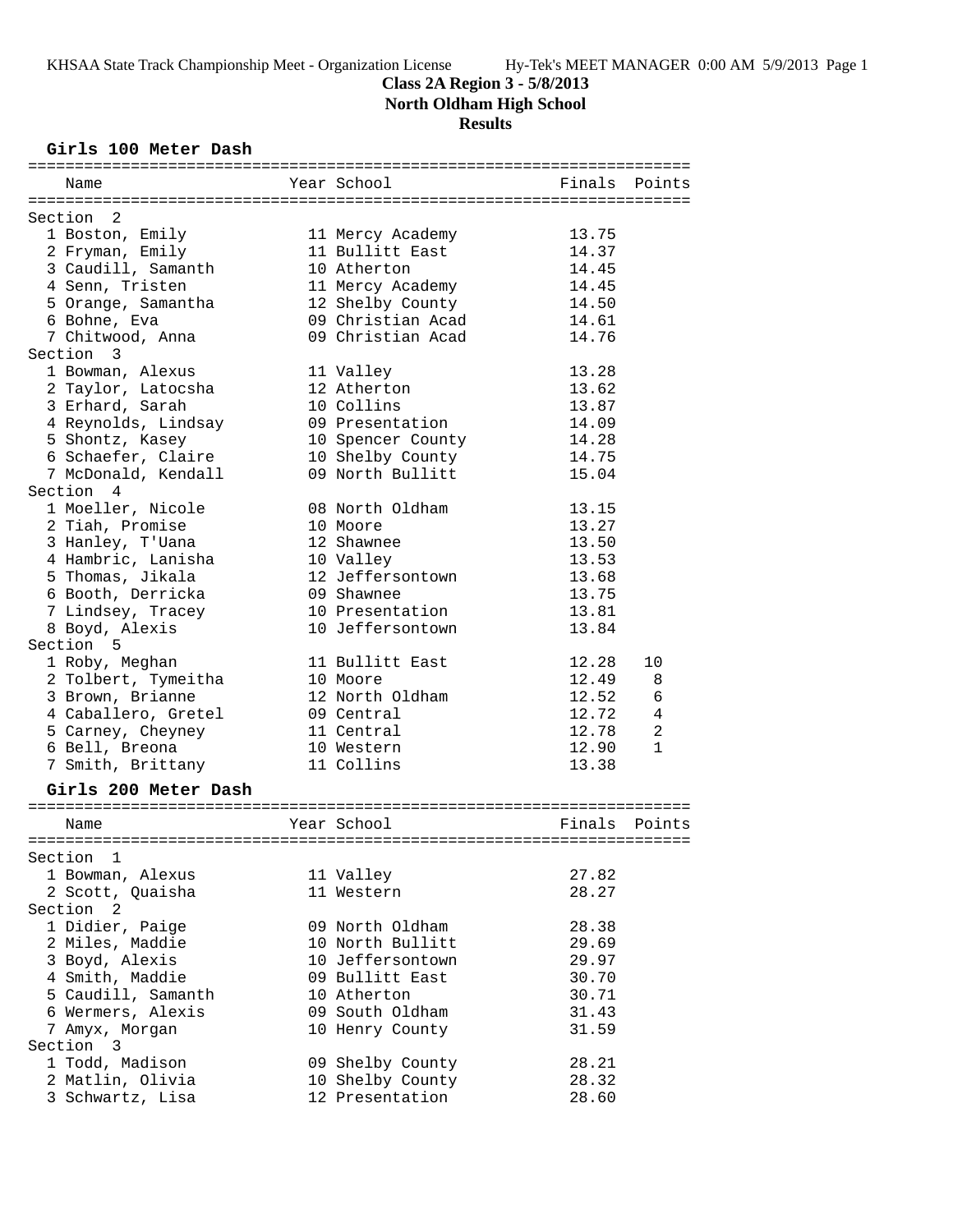**North Oldham High School**

# **Results**

| Girls 200 Meter Dash              |                                  |                    |              |
|-----------------------------------|----------------------------------|--------------------|--------------|
| 4 Wright, Maya                    | 09 Christian Acad                | 28.91              |              |
| 5 James, Taizahane                | 11 Jeffersontown                 | 29.46              |              |
| 6 Smith, Daley                    | 10 Mercy Academy                 | 29.83              |              |
| Section 4                         |                                  |                    |              |
| 1 Hennis, Olivia                  | 09 Mercy Academy                 | 27.84              |              |
| 2 Grau, Elizabeth                 | 11 North Bullitt                 | 28.07              |              |
| 3 Reeves, Renel                   | 12 Atherton                      | 28.40              |              |
| 4 Fish, Teagan                    | 09 Henry County                  | 30.23              |              |
| Section 5                         |                                  |                    |              |
| 1 Roby, Meghan                    | 11 Bullitt East                  | 25.34              | 10           |
| 2 Caballero, Gretel               | 09 Central                       | 25.93              | 8            |
| 3 Johnson, Jaylyn                 | 10 Central                       | 26.16              | 6            |
| 4 Brown, Brianne                  | 12 North Oldham                  | 26.45              | 4            |
| 5 Tolbert, Tymeitha               | 10 Moore                         | 26.64              | 2            |
| 6 Bell, Breona                    | 10 Western                       | 27.10              | $\mathbf{1}$ |
| 7 Nigh, Kaylan                    | 11 Spencer County                | 27.29              |              |
| 8 McKay, Aerial                   | 09 Moore                         | 27.30              |              |
| Girls 400 Meter Dash              |                                  |                    |              |
| Name                              | Year School                      | Finals Points      |              |
|                                   |                                  |                    |              |
| Section 1                         |                                  |                    |              |
| 7 Miller, Morgan                  | 10 Henry County                  | 1:14.31            |              |
| Section <sub>2</sub>              |                                  |                    |              |
| 1 Tolbert, Tyana                  | 07 Moore                         | 1:04.20            |              |
| 2 Walker, Sharon                  | 12 Atherton<br>12 Christian Acad | 1:07.82            |              |
| 3 Busse, Erika                    |                                  | 1:08.47            |              |
| 4 Wright, Summer                  | 10 Atherton<br>10 Jeffersontown  | 1:09.97            |              |
| 5 Dickerson, Kerry                | 09 Presentation                  | 1:10.65<br>1:10.90 |              |
| 6 Uhls, Emma<br>7 League, Jessica | 10 Collins                       | 1:14.31            |              |
| Section 3                         |                                  |                    |              |
| 1 Collard, Haley                  | 12 Mercy Academy                 | 1:07.81            |              |
| 2 Catlett, Shelby                 | 12 Mercy Academy                 | 1:08.72            |              |
| 3 Ward, Sarah                     | 09 North Bullitt                 | 1:08.73            |              |
| 4 Webb, Mckenna                   | 10 South Oldham                  | 1:09.36            |              |
| Section 4                         |                                  |                    |              |
| 1 Caballero, Gretel               | 09 Central                       | 59.34              | 10           |
| 2 Olsson, Erin                    | 10 North Oldham                  | 1:00.57            | 8            |
| 3 Link, Hannah                    | 12 Bullitt East                  | 1:01.83            | 6            |
| 4 Moeller, Nicole                 | 08 North Oldham                  | 1:02.02            | 4            |
| 5 Reynolds, Daria                 | 10 Bullitt East                  | 1:02.63            | 2            |
| 6 McKay, Aerial                   | 09 Moore                         | 1:03.03            | $\mathbf{1}$ |
| 7 Siegel, Abby                    | 12 Shelby County                 | 1:03.31            |              |
| 8 Berry, Dazha                    | 11 Central                       | 1:04.47            |              |
| Girls 800 Meter Run               |                                  |                    |              |
| Name                              | Year School                      | Finals             | Points       |
|                                   |                                  |                    |              |
| Section 1                         |                                  |                    |              |
| 1 Collins, Caroline               | 08 Bullitt East                  | 2:36.66            |              |

 2 Young, Olivia 09 Mercy Academy 2:40.91 3 Mohammadwali, Sahadat 11 Atherton 2:40.94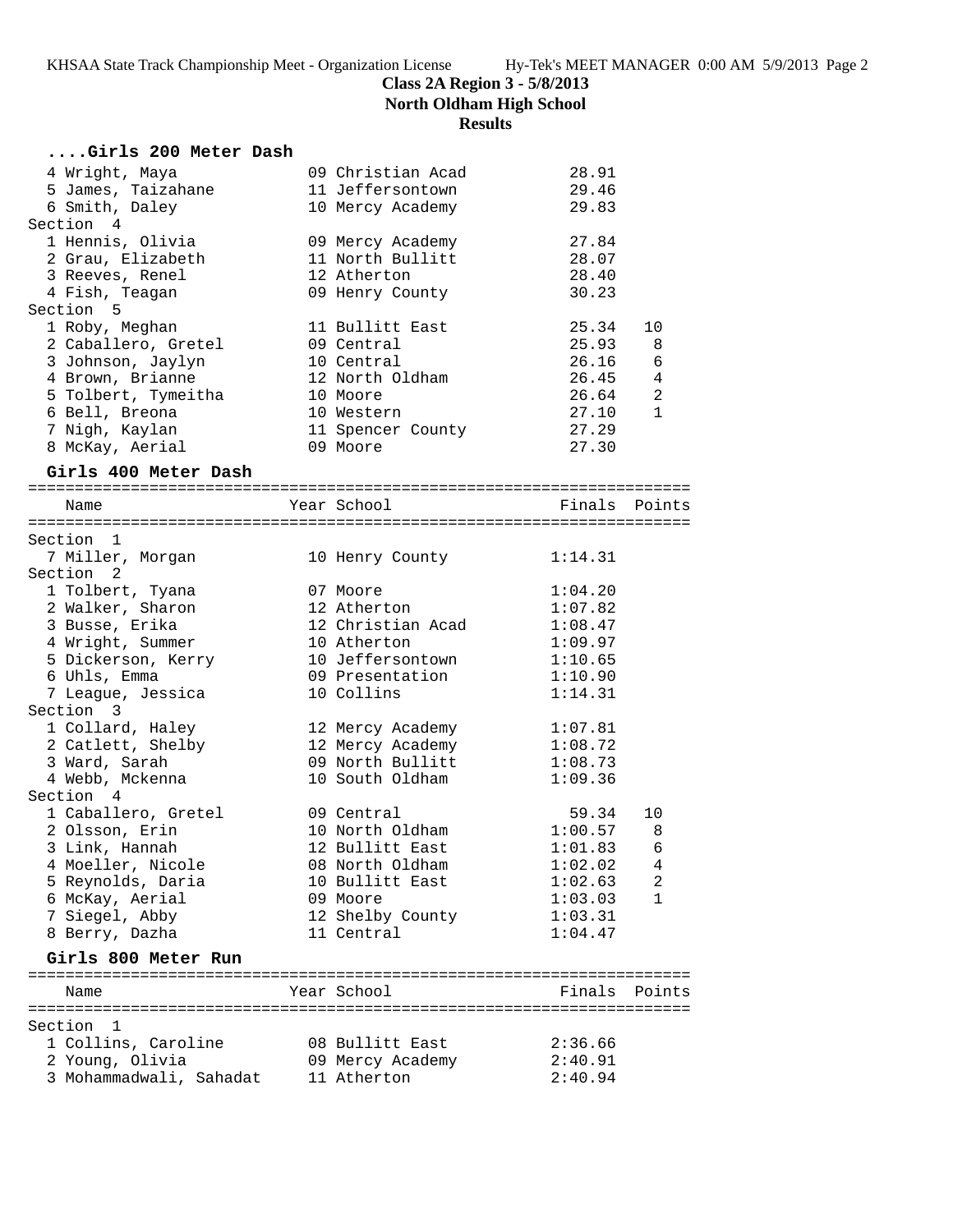**North Oldham High School**

# **Results**

| Girls 800 Meter Run                      |                                |                      |                |                    |  |
|------------------------------------------|--------------------------------|----------------------|----------------|--------------------|--|
| 4 Finzer, Danielle                       | 10 Presentation                | 2:42.26              |                |                    |  |
| 5 Holtzworth, Adrienne                   | 12 Collins                     | 2:44.60              |                |                    |  |
| 6 Gayle, Jillian                         | 08 Shelby County               | 2:49.44              |                |                    |  |
| 7 Tolbert, Tyana                         | 07 Moore                       | 2:52.54              |                |                    |  |
| 8 Gayle, Suzanne                         | 08 Shelby County               | 2:59.41              |                |                    |  |
| 9 Ramirez, Zulma                         | 12 Jeffersontown               | 3:02.12              |                |                    |  |
| 10 Masden, Keijuana                      | 12 Jeffersontown               | 3:03.69              |                |                    |  |
| 11 Shea, Madison                         | 09 Moore                       | 3:25.60              |                |                    |  |
| -- Avila, Jacqueline                     | 12 Atherton                    | DQ.                  |                | ran on inside line |  |
| Section 2                                |                                |                      |                |                    |  |
| 1 Weston, Tia                            | 12 Fairdale                    | 2:17.28              | 10             |                    |  |
| 2 Edmundson, Erin                        | 09 North Oldham                | 2:25.92              | 8              |                    |  |
| 3 Herd, Hannah                           | 10 Christian Acad              | 2:26.71              | 6              |                    |  |
| 4 Hall, Ally                             | 12 North Oldham                | 2:27.87              | 4              |                    |  |
| 5 Dudgeon, Keightley                     | 11 South Oldham                | 2:27.93              | $\overline{2}$ |                    |  |
| 6 Slayton, Chelsea                       | 11 North Bullitt               | 2:28.16              | 1              |                    |  |
| 7 Robinson, Mary                         | 10 Mercy Academy               | 2:29.20              |                |                    |  |
| 8 Koenig, Lauren                         | 10 Presentation                | 2:31.11              |                |                    |  |
| 9 Tristan, Dewitt                        | 11 Spencer County              | 2:36.10              |                |                    |  |
| 10 Lawson, Alli                          | 12 Christian Acad              | 2:36.66              |                |                    |  |
| 11 Fakunie, Elizabeth                    | 11 Central                     | 2:36.72              |                |                    |  |
| 12 Sherly, Natalie                       | 10 Shawnee                     | 2:37.96              |                |                    |  |
| 13 Alsup, Kayla                          | 10 South Oldham                | 2:39.90              |                |                    |  |
| 14 Maharrey, Sinead                      | 10 Collins                     | 2:40.78              |                |                    |  |
| Girls 1600 Meter Run                     |                                |                      |                |                    |  |
|                                          |                                |                      |                |                    |  |
| Name                                     | Year School                    | Finals Points        |                |                    |  |
|                                          |                                |                      |                |                    |  |
| Section 1                                |                                |                      |                |                    |  |
| 1 Karas, Gabriella                       | 08 Collins                     | 5:07.69              | 10             |                    |  |
| 2 Wolken, Brianna                        | 09 Mercy Academy               | 5:21.69              | 8              |                    |  |
| 3 Edmundson, Erin                        | 09 North Oldham                | 5:24.19              | 6              |                    |  |
| 4 Carrico, Courtney                      | 10 Presentation                | 5:37.36              | 4              |                    |  |
| 5 Keeler, Allison                        | 12 North Oldham                | 5:46.18              | 2<br>1         |                    |  |
| 6 Collins, Caroline                      | 08 Bullitt East<br>10 Collins  | 5:48.80              |                |                    |  |
| 7 Maharrey, Sinead                       |                                | 5:57.64<br>6:00.25   |                |                    |  |
| 8 Orrender, Kassidy<br>9 Carroll, Wren   | 10 South Oldham                | 6:01.17              |                |                    |  |
| 10 Fakunie, Elizabeth                    | 12 Mercy Academy<br>11 Central | 6:07.75              |                |                    |  |
|                                          | 10 Shelby County               | 6:20.41              |                |                    |  |
| 11 Byrnside, Kayce<br>12 Shepard, Alexis | 10 Shelby County               | 6:28.64              |                |                    |  |
| 13 Inman, Nina                           | 09 Atherton                    | 6:33.95              |                |                    |  |
| 14 Hatfield, Savanna                     | 10 Christian Acad              | 6:35.90              |                |                    |  |
| 15 Walker, Savanna                       | 12 South Oldham                | 6:37.33              |                |                    |  |
| 16 Vendette, Corinn                      | 11 Atherton                    | 6:48.56              |                |                    |  |
| 17 Kuczwara, Joanna                      | 10 Jeffersontown               | 6:57.89              |                |                    |  |
| Girls 3200 Meter Run                     |                                |                      |                |                    |  |
|                                          |                                |                      |                |                    |  |
| Name                                     | Year School                    | Finals               | Points         |                    |  |
|                                          |                                |                      |                |                    |  |
| 1 Karas, Gabriella<br>2 Wolken, Brianna  | 08 Collins<br>09 Mercy Academy | 11:01.36<br>11:38.96 | 10<br>8        |                    |  |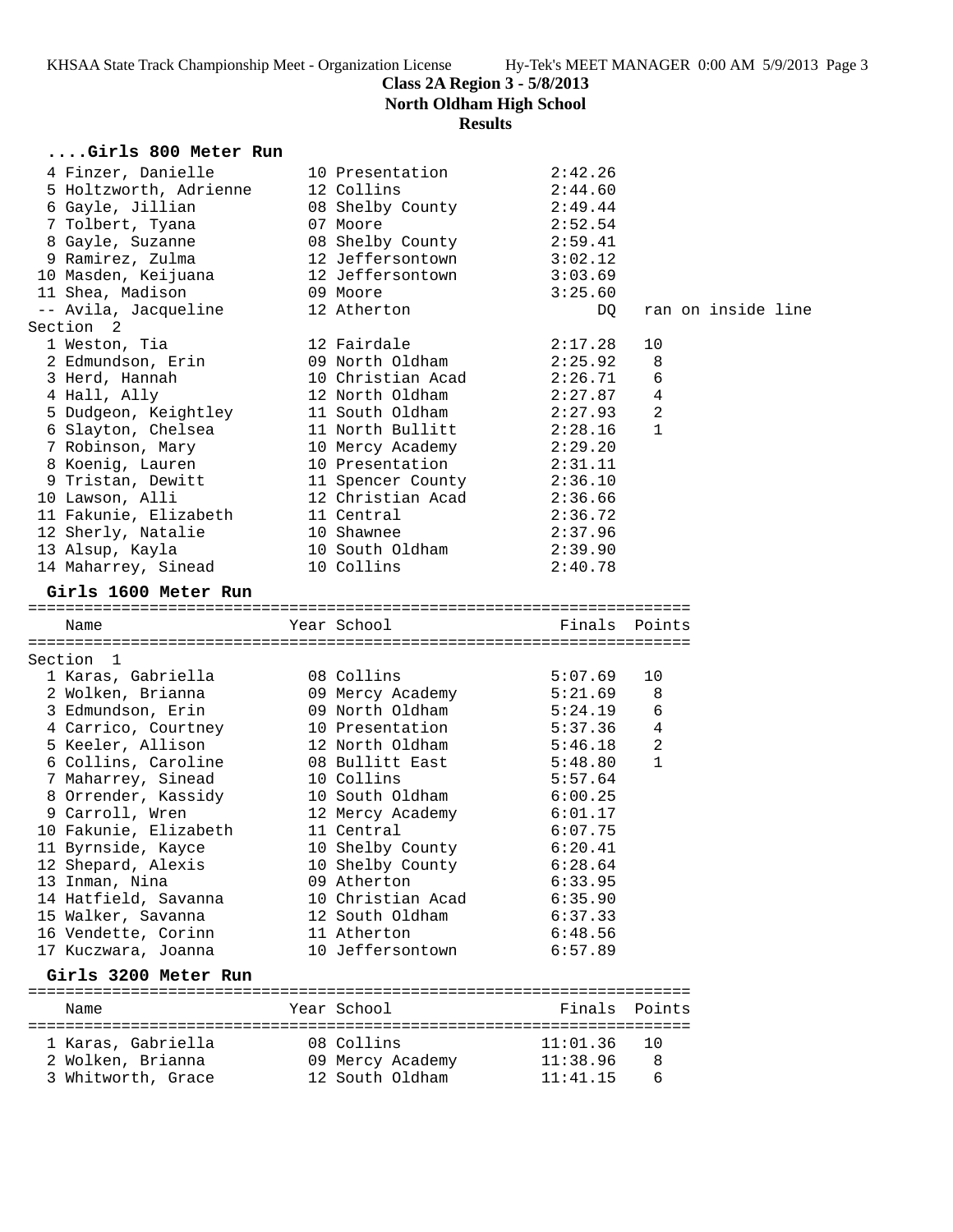**Class 2A Region 3 - 5/8/2013**

**North Oldham High School**

# **Results**

| Girls 3200 Meter Run                  |                   |               |                |                  |
|---------------------------------------|-------------------|---------------|----------------|------------------|
| 4 Gosser, Caroline                    | 10 Presentation   | 11:41.74      | 4              |                  |
| 5 Flaherty, Emily                     | 11 Presentation   | 11:46.71      | $\overline{2}$ |                  |
| 6 Poppell, Sierra                     | 09 Bullitt East   | 11:53.37      | $\mathbf{1}$   |                  |
| 7 Lowe, Marissa                       | 10 North Oldham   | 12:07.81      |                |                  |
| 8 Shelton, Abby                       | 11 Bullitt East   | 12:26.73      |                |                  |
| 9 Wheeler, Marqueritte                | 09 South Oldham   | 12:35.92      |                |                  |
| 10 Adams, Shelby                      | 12 North Oldham   | 12:41.69      |                |                  |
| 11 Donaldson, Callie                  | 10 Christian Acad | 12:57.34      |                |                  |
| 12 Wicke, Abby                        | 11 Mercy Academy  | 13:01.95      |                |                  |
| 13 Webb, Taylor                       | 12 Shelby County  | 13:22.91      |                |                  |
| 14 Mcguire, Elizabeth                 | 10 Collins        | 13:37.26      |                |                  |
| 15 Miller, Cheyenne                   | 10 Atherton       | 14:14.57      |                |                  |
| 16 Whitehead-newman, Rozl 10 Atherton |                   | 16:05.92      |                |                  |
| Girls 100 Meter Hurdles               |                   |               |                |                  |
| Name                                  | Year School       | Finals Points |                |                  |
|                                       |                   |               |                |                  |
| Section 2                             |                   |               |                |                  |
| 1 Carter, Ricki                       | 09 Henry County   | 18.44         |                |                  |
| 2 Wermers, Alexis                     | 09 South Oldham   | 19.80         |                |                  |
| 3 Jones, Jourden                      | 12 Moore          | 19.81         |                |                  |
| 4 Jacobs, Alysha                      | 11 North Bullitt  | 20.31         |                |                  |
| 5 Jones, Tyra                         | 09 Moore          | 20.43         |                |                  |
| 6 Greenwell, Mindy                    | 10 North Bullitt  | 20.79         |                |                  |
| 7 Brown, Caitlyn                      | 12 South Oldham   | 21.00         |                |                  |
| Section 3                             |                   |               |                |                  |
| 1 Brown, Brianne                      | 12 North Oldham   | 14.90         | 10             |                  |
| 2 Johnson, Jaylyn                     | 10 Central        | 15.79         | 8              |                  |
| 3 Spalding, Mya                       | 12 Central        | 15.93         | 6              |                  |
| 4 Olive, Elizabeth                    | 10 North Oldham   | 16.82         | 4              |                  |
| 5 Popovich, Lilli                     | 10 Christian Acad | 17.71         | 2              |                  |
| 6 Crawford, Destany                   | 10 Henry County   | 17.79         | $\mathbf{1}$   |                  |
| 7 Schwartz, Lisa                      | 12 Presentation   | 18.00         |                |                  |
| Girls 300 Meter Hurdles               |                   |               |                |                  |
|                                       |                   |               |                |                  |
| Name                                  | Year School       | Finals Points |                |                  |
|                                       |                   |               |                |                  |
| Section <sub>2</sub>                  |                   |               |                |                  |
| 1 Fish, Teagan                        | 09 Henry County   | 53.47         |                |                  |
| 2 Todd, Madison                       | 09 Shelby County  | 54.29         |                |                  |
| 3 Jacobs, Alysha                      | 11 North Bullitt  | 54.53         |                |                  |
| 4 Hall, Kelsey                        | 10 North Oldham   | 56.99         |                |                  |
| 5 Greenwell, Mindy                    | 10 North Bullitt  | 1:03.49       |                |                  |
| -- Gemperline, Kate<br>Section 3      | 09 Presentation   | DQ            |                | aound 2nd hurdle |
|                                       |                   | 46.98         |                |                  |
| 1 Johnson, Jaylyn                     | 10 Central        |               | 10             |                  |
| 2 Spalding, Mya                       | 12 Central        | 48.12         | 8              |                  |
| 3 Stanula, Gina                       | 12 Shelby County  | 49.79         | 6              |                  |
| 4 Fischer, Cathryn                    | 11 Henry County   | 50.71         | 4              |                  |
| 5 Simpson, Tori                       | 10 North Oldham   | 51.15         | 2              |                  |
| 6 Wilson, Erin                        | 10 South Oldham   | 51.50         | 1              |                  |
| 7 Johnson, Yvonne                     | 12 South Oldham   | 52.61         |                |                  |
| 8 Sipe, Tessa                         | 11 Christian Acad | 53.45         |                |                  |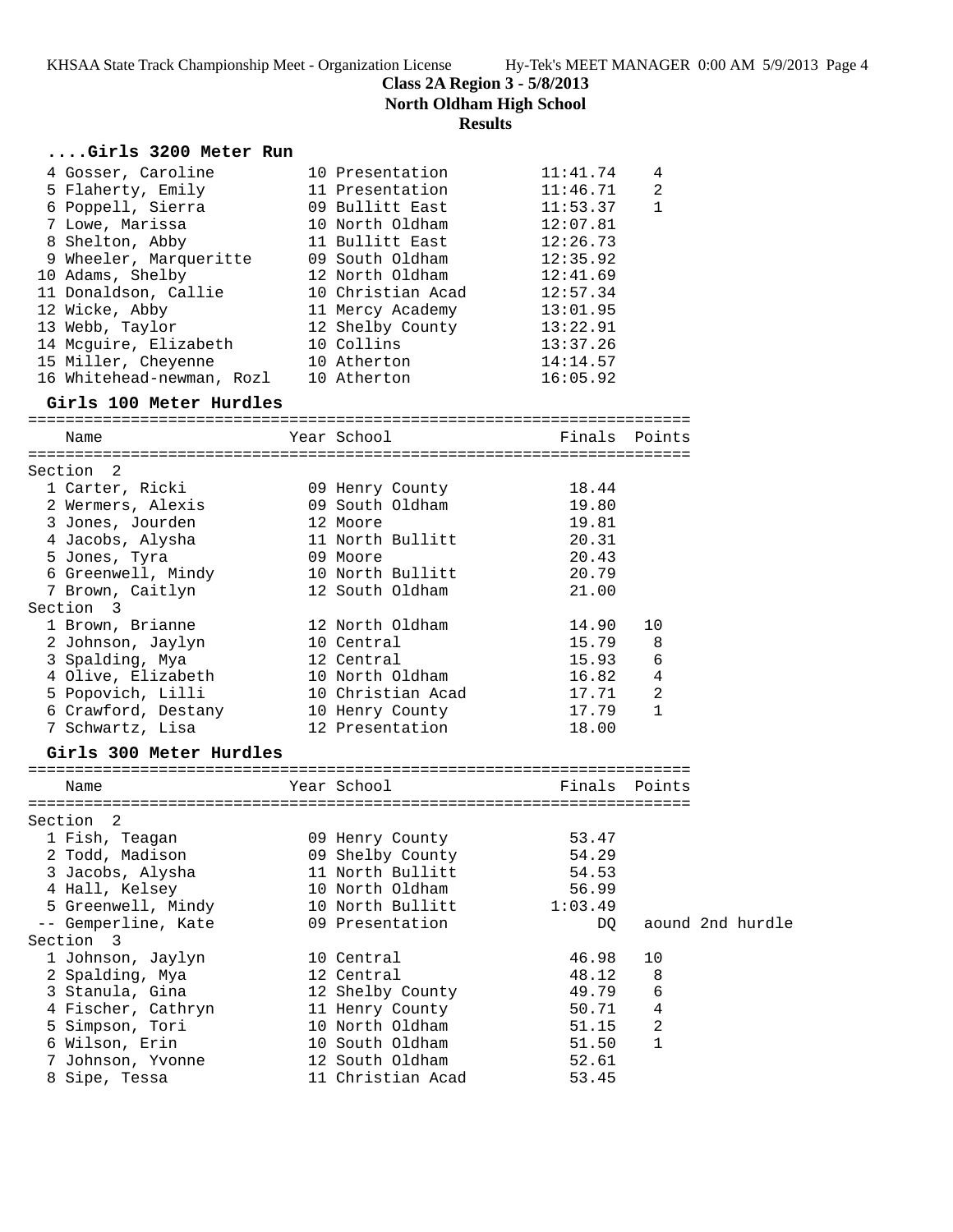### **Class 2A Region 3 - 5/8/2013**

**North Oldham High School**

### **Results**

#### **Girls 4x100 Meter Relay**

======================================================================= School **Finals Points** ======================================================================= Section 1 1 Atherton 53.90 1) Taylor, Latocsha 12 2) Trexler, Riley 11 3) Walker, Sharon 12 (4) Reeves, Renel 12 5) Burns, Keaira 09 6) Caudill, Samanth 10 7) Kaznak, Lindsey 11 and 8) Wright, Summer 10 2 Presentation 54.07 1) Schwartz, Lisa 12 2) Lindsey, Tracey 10 3) Fletcher, Morgan 11 4) Throckmorton, Rachel 12 5) Reynolds, Lindsay 09 6) Koenig, Lauren 10 7) Jackson, Dara 09 8) Uhls, Emma 09 3 Shawnee 55.26 1) Hanley, T'Uana 12 2) Barnett, Precious 11 3) Booth, Derricka 09 4) Sherly, Natalie 10 5) 6) Clark, Lauryn 10 7) Stikes, Lechey 12 8) 4 Mercy Academy 55.52 1) Gemmer, Sabrina 12 (2) Boston, Emily 11 3) Young, Kristen 12 4) Senn, Tristen 11 5) Smith, Daley 10 6) Sherrard, Kelsey 10 7) Roby, Emily 12 8) Ritsch, Caitlyn 09 5 North Bullitt 57.60 1) Miles, Maddie 10 2) Davis, Tabitha 11 3) Schmidt, Katie 10 4) McDonald, Kendall 09 5) Corn, Emily 09 6) Montgomery, Caitlin 12 7) Grau, Elizabeth 11  $\qquad \qquad 8)$  Schmitt, Emily 09 Section 2<br>1 Central 1 Central 50.46 10 1) Carney, Cheyney 11 2) Payne, Brooke 12 3) Irvine, Paige 09 4) Starnes, Demondrea 12 5) Hobbs, Keonna 09 6) Johnson, Jaylyn 10 7) Caballero, Gretel 09 8) Boyd, Alexis 10 2 Moore 51.00 8 1) McKay, Aerial 09 2) Adkins, Ashley 11 3) Tiah, Promise 10 4) Tolbert, Tymeitha 10 5) Jones, Tyra 09 (6) Tolbert, Vyteis 08 7) Tolbert, Tyana 07 (8) Johnson, Amber 12 3 Shelby County 52.77 6 1) Schaefer, Kate 11 (2) Mills, Cali 10 3) Siegel, Abby 12 4) Stanula, Gina 12 5) Matlin, Olivia 10 6) Orange, Samantha 12 7) Schaefer, Claire 10 and 8) Todd, Madison 09 4 Western 53.41 4 1) Bell, Breona 10 2) Covington, Todnisha 12 3) Wakaba, Niera 09 4) Scott, Quaisha 11 5) Holmes, Malaysha 10 6) Shively, Jasmine 12 7) Martin, Tranisha 10 and 8) 5 Christian Academy (Louisville) 53.46 2 1) Popovich, Lilli 10 2) Burnett, Sarah Beth 12 3) Ross, Taylor 11 (4) Sipe, Tessa 11 5) Bohne, Eva 09 6) Chitwood, Anna 09 7) Lawson, Alli 12 8) Wright, Maya 09 6 North Oldham 53.76 1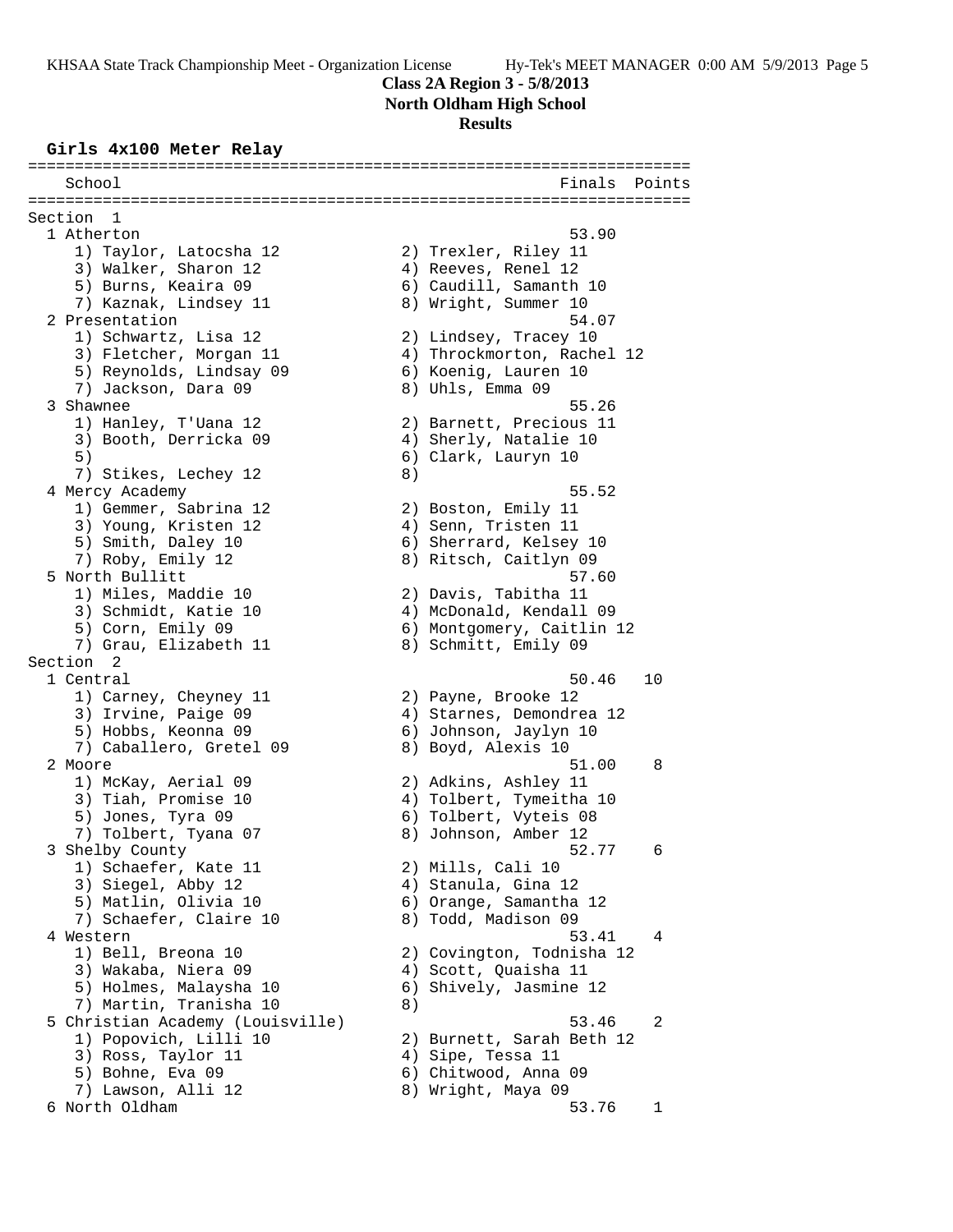# **Class 2A Region 3 - 5/8/2013 North Oldham High School**

# **Results**

**....Girls 4x100 Meter Relay** 1) Simpson, Tori 10 2) Didier, Paige 09 3) Klusman, Heather 09 (4) Mccoy, Jasmyne 08 5) Moeller, Nicole 08 6) Olive, Elizabeth 10 7) Sanders, Jesse 10  $\hphantom{\text{2.65}$  8) Brown, Brianne 12 7 Collins 53.88 1) Smith, Brittany 11 (2) Erhard, Sarah 10 3) Johnson, Lee 10  $\hskip1cm$  4) King, Zantasha 09 5) Daugherty, Evoni 09 (6) 8 Jeffersontown 54.35 1) Boyd, Alexis 10 2) Thomas, Jikala 12 3) James, Taizahane 11 4) Little, Mykaele 10 5) Howe, Lovetee 09 6) Dickerson, Kerry 10 7) Masden, Keijuana 12 8) Brown, Daphene 12 **Girls 4x200 Meter Relay** ======================================================================= School **Finals** Points ======================================================================= Section 1 1 Bullitt East 1:49.64 6 1) Brown, Tk 10 2) Roby, Meghan 11 3) Link, Hannah 12 4) Reynolds, Daria 10 5) Fryman, Emily 11 6) Smith, Maddie 09 2 North Oldham 1:52.41 1) Moeller, Nicole 08 2) Didier, Paige 09 3) Olsson, Erin 10 (4) Sanders, Jesse 10 5) Brown, Brianne 12 6) Olive, Elizabeth 10 7) Fahmi, Dina 11 8) Klusman, Heather 09 3 Atherton 1:53.45 1) Taylor, Latocsha 12 2) Trexler, Riley 11 3) Wright, Summer 10 (4) Reeves, Renel 12 5) Caudill, Samanth 10 6) Collman, Simone 09 7) Walker, Sharon 12 8) Kaznak, Lindsey 11 4 Presentation 1:54.07 1) Schwartz, Lisa 12 2) Lindsey, Tracey 10 3) Reynolds, Lindsay 09 4) Throckmorton, Rachel 12 5) Fletcher, Morgan 11 (6) Koenig, Lauren 10 7) Jackson, Dara 09 8) Uhls, Emma 09 5 South Oldham 1:54.08 1) Gill, Dominique 10 2) Sherwood, Megan 12 3) Houchens, Felicia 12 4) Wilson, Erin 10 5) Grimm, Shelby 09 6) Wermers, Alexis 09 7) Budenaers, Rachel 09 8) Nason, Mallory 12 6 North Bullitt 2:03.38 1) McDonald, Kendall 09 2) Davis, Tabitha 11 3) Miles, Maddie 10 (4) Jacobs, Alysha 11 5) Corn, Emily 09 6) Grau, Elizabeth 11 7) Stewart, Bre 10 8) Ward, Sarah 09 Section 2 1 Central 1:46.33 10 1) Carney, Cheyney 11 2) Berry, Dazha 11 3) Spalding, Mya 12 4) Starnes, Demondrea 12 5) Payne, Brooke 12 6) Hobbs, Keonna 09 7) Irvine, Paige 09 8) Johnson, Jaylyn 10 2 Moore 1:48.51 8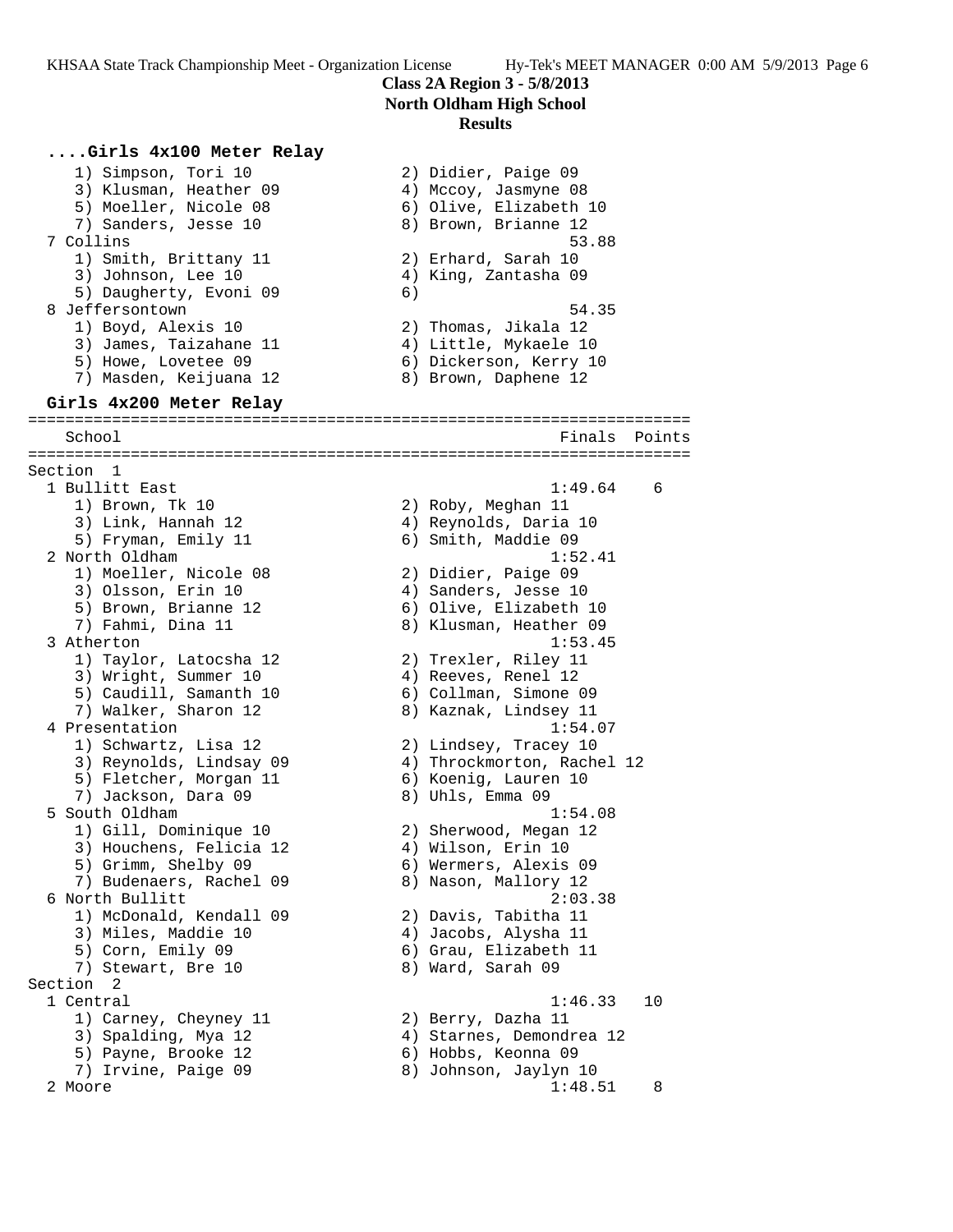# **Class 2A Region 3 - 5/8/2013 North Oldham High School**

### **Results**

# **....Girls 4x200 Meter Relay**

 1) McKay, Aerial 09 2) Adkins, Ashley 11 3) Tiah, Promise 10 4) Tolbert, Tymeitha 10 5) Jones, Tyra 09 (6) Tolbert, Vyteis 08 7) Tolbert, Tyana 07 8) Johnson, Amber 12 3 Western 1:50.35 4 1) Bell, Breona 10 2) Covington, Todnisha 12 3) Wakaba, Niera 09 4) Scott, Quaisha 11 5) Holmes, Malaysha 10 6) Shively, Jasmine 12 4 Shelby County 1:51.71 2 1) Siegel, Abby 12 2) Mills, Cali 10 3) Stanula, Gina 12 4) Schaefer, Claire 10 5) Schaefer, Kate 11 (6) Matlin, Olivia 10 7) Orange, Samantha 12 ann an 8) Todd, Madison 09 5 Collins 1:51.77 1 1) Smith, Brittany 11 (2) Erhard, Sarah 10 3) Johnson, Lee 10  $\hskip1cm$  4) King, Zantasha 09 5) Daugherty, Evoni 09 (6) 6 Mercy Academy 1:53.99 1) Gemmer, Sabrina 12 and 20 Senn, Tristen 11 3) Boston, Emily 11 (4) Hennis, Olivia 09 5) Smith, Daley 10 6) Sherrard, Kelsey 10 7) Young, Kristen 12 and 8) Roby, Emily 12 7 Christian Academy (Louisville) 1:54.40 1) Ross, Taylor 11 2) Burnett, Sarah Beth 12 3) Sipe, Tessa 11  $\qquad \qquad \qquad$  4) Wright, Maya 09 5) Bohne, Eva 09 6) Lawson, Alli 12 7) Stovall, Kenzie 09 8) Popovich, Lilli 10 8 Jeffersontown 1:57.29 1) Brown, Daphene 12 2) Little, Mykaele 10 3) Trabal, Marissa 11 4) James, Taizahane 11 5) Dickerson, Kerry 10 6) Howe, Lovetee 09 7) Boyd, Alexis 10 8)

#### **Girls 4x400 Meter Relay** =======================================================================

School **Finals** Points **Points** ======================================================================= Section 1 1 Henry County 4:32.97 1) Miller, Morgan 10 2) Fish, Teagan 09 3) Fischer, Cathryn 11 4) Crawford, Destany 10 5) Amyx, Morgan 10 6) Finley, Sara 08 7) Carter, Ricki 09 (8) 2 Mercy Academy 4:33.14 1) Gemmer, Sabrina 12 2) Catlett, Shelby 12 3) Young, Olivia 09 4) Collard, Haley 12 5) Smith, Daley 10 6) Senn, Tristen 11 7) Robinson, Mary 10  $\hphantom{\text{2.65}$  8) Boston, Emily 11 3 Moore 4:50.55 1) Tolbert, Tyana 07 2) Jones, Tyra 09 3) Shea, Madison 09 4) Tolbert, Vyteis 08 5) McKay, Aerial 09 6) Tolbert, Tymeitha 10 7) Jones, Jourden 12 (8) -- Atherton DQ started out of zone 1) Reeves, Renel 12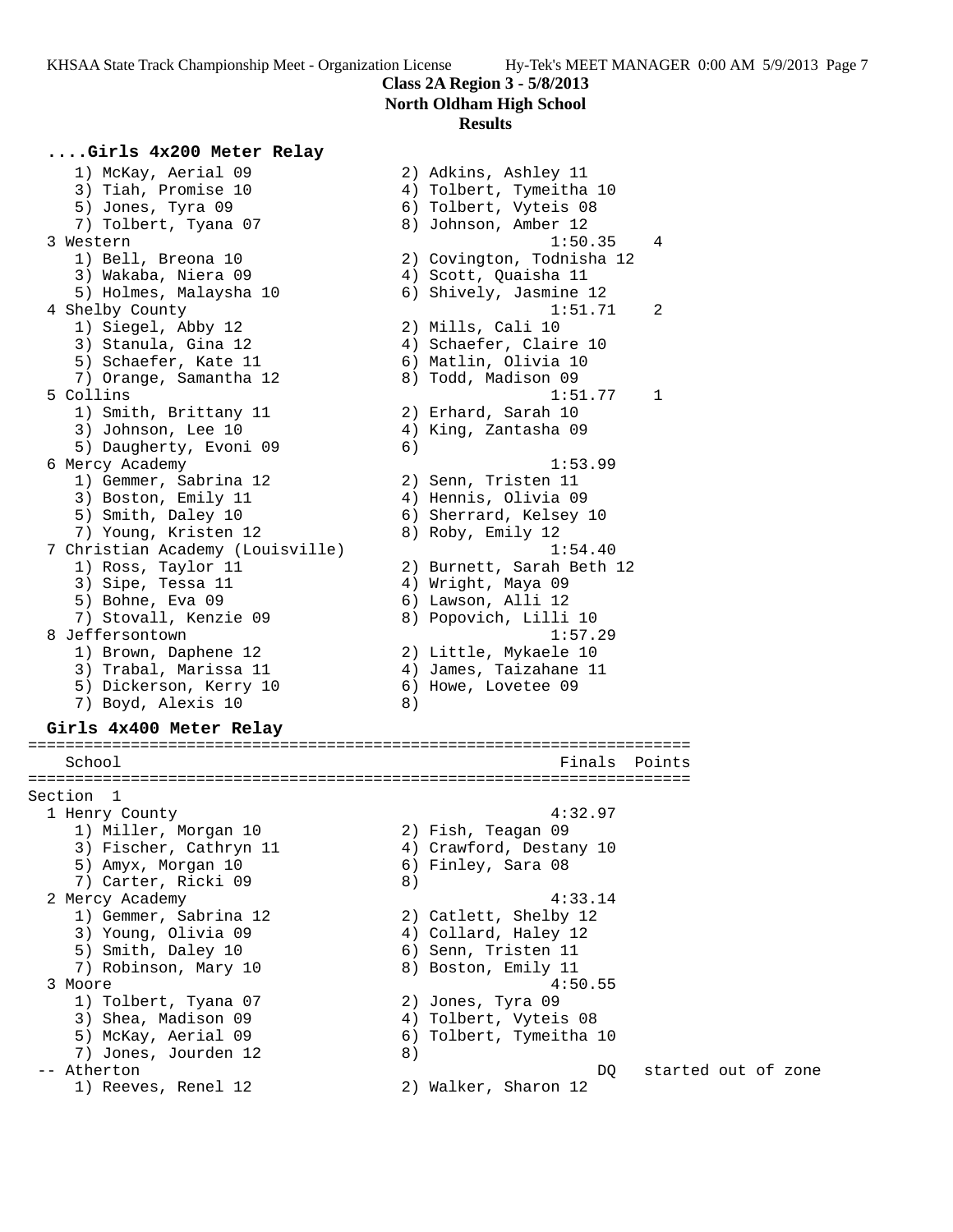# **North Oldham High School**

### **Results**

**....Girls 4x400 Meter Relay** 3) Wright, Summer 10 4) Mohammadwali, Sahadat 11 5) Avila, Jacqueline 12 6) Taylor, Latocsha 12 7) Cohen, Casse 11 8) Marberry, Erin 10 Section 2 1 Central 4:09.78 10 1) Spalding, Mya 12 2) Berry, Dazha 11 3) Caballero, Gretel 09 4) Johnson, Jaylyn 10 5) Irvine, Paige 09 (6) Payne, Brooke 12 7) Carney, Cheyney 11 and 8) Boyd, Alexis 10 2 Bullitt East 4:12.34 8 1) Holt, Shelby 10 2) Link, Hannah 12 3) Roby, Meghan 11 4) Reynolds, Daria 10 5) Poppell, Sierra 09 6) Shelton, Abby 11 7) Smith, Maddie 09 8) 3 North Oldham 4:14.57 6 1) Moeller, Nicole 08 2) Edmundson, Erin 09 3) Olsson, Erin 10 (4) Sanders, Jesse 10 5) Didier, Paige 09 6) Olive, Elizabeth 10 7) Hall, Ally 12 8) Mcwilliams, Rowan 10 4 Christian Academy (Louisville) 4:21.39 4 1) Burnett, Sarah Beth 12 2) Lawson, Alli 12 3) Ross, Taylor 11 (4) Herd, Hannah 10 5) Busse, Erika 12 6) Donaldson, Callie 10 7) Sipe, Tessa 11 8) Stovall, Kenzie 09 5 North Bullitt 4:22.51 2 1) Grau, Elizabeth 11 (2) Stewart, Bre 10 3) Ward, Sarah 09 4) Slayton, Chelsea 11 5) Davis, Tabitha 11 6) McDonald, Kendall 09 7) Deel, Lauren 08 8) Miles, Maddie 10 6 South Oldham 4:23.94 1 1) Johnson, Yvonne 12 2) Sherwood, Megan 12 3) Houchens, Felicia 12 (4) Wilson, Erin 10 5) Dudgeon, Keightley 11  $\qquad \qquad$  6) Alsup, Kayla 10 7) Webb, Mckenna 10 8) Whitworth, Grace 12 7 Shelby County 4:25.91

3) Schaefer, Kate 11 (4) Siegel, Abby 12 5) Orange, Samantha 12 6) Schaefer, Claire 10 7) Stanula, Gina 12 8) Todd, Madison 09 8 Jeffersontown 4:58.31 1) Brown, Daphene 12 2) Dickerson, Kerry 10 3) Moore, Angel 09 4) Masden, Keijuana 12 5) Little, Mykaele 10 6) Trabal, Marissa 11 7) Ramirez, Zulma 12 (8) **Girls 4x800 Meter Relay** ======================================================================= School **Finals** Points ======================================================================= Section 1

1) Matlin, Olivia 10 2) Mills, Cali 10

 1 Christian Academy (Louisville) 10:07.53 10 1) Herd, Hannah 10 2) Busse, Erika 12 3) Donaldson, Callie 10 (4) Lawson, Alli 12 5) Burnett, Sarah Beth 12 6) Hatfield, Savanna 10

7) Shepherd, Grace 12 8) Stovall, Kenzie 09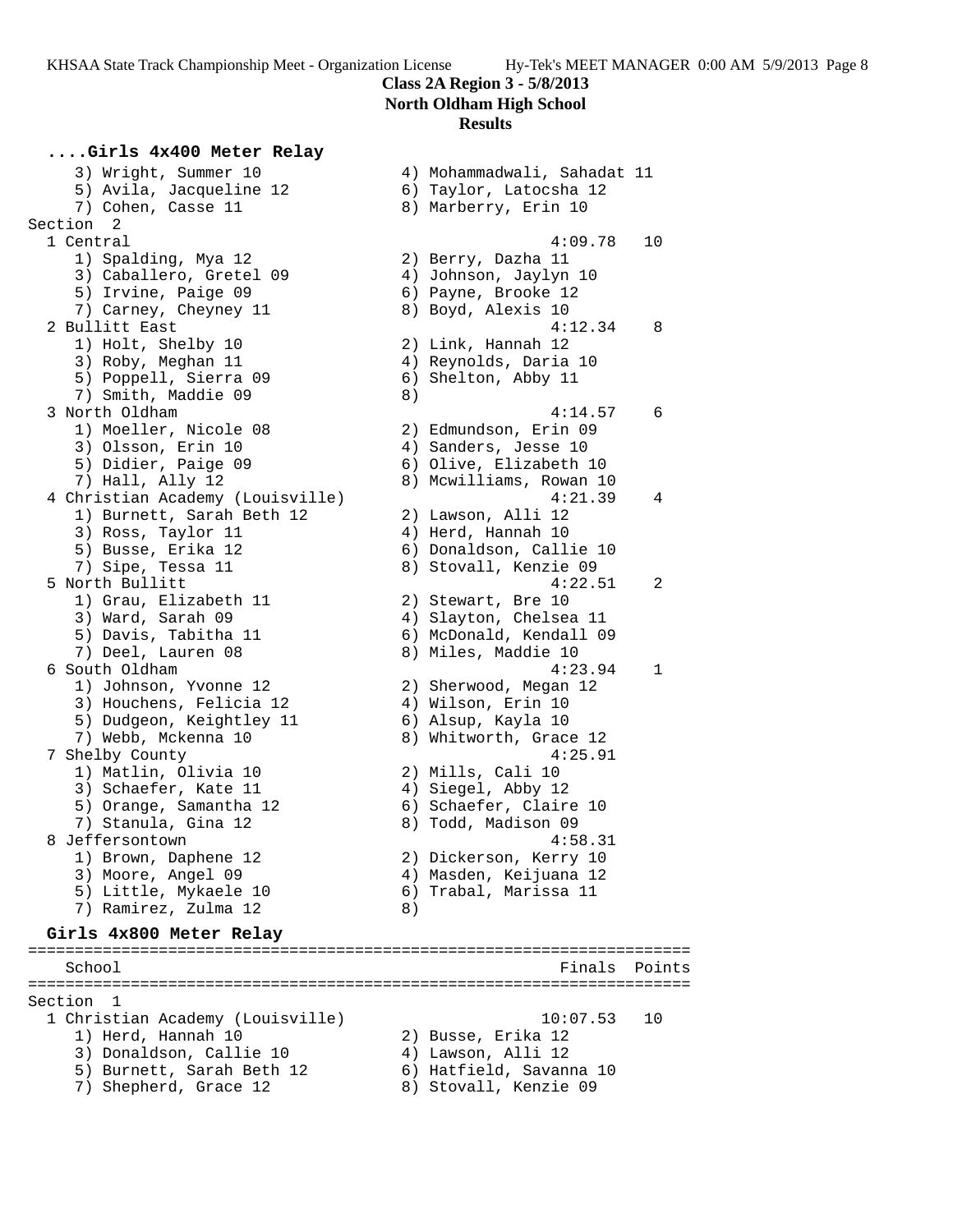### **North Oldham High School**

### **Results**

# **....Girls 4x800 Meter Relay**

 2 South Oldham 10:10.74 8 1) Dudgeon, Keightley 11 2) Alsup, Kayla 10 3) Orrender, Kassidy 10 4) Whitworth, Grace 12 5) Sherwood, Megan 12 6) Walker, Savanna 12 7) Webb, Mckenna 10 8) Wilson, Erin 10 3 Bullitt East 10:11.51 6 1) Collins, Caroline 08 2) Holt, Shelby 10 3) Poppell, Sierra 09 (4) Shelton, Abby 11 5) Smith, Maddie 09 6) 4 North Oldham 10:11.83 4 1) Mcwilliams, Rowan 10 2) Sanders, Jesse 10 3) Fiorito, Maggie 12 (4) Hall, Ally 12 5) Keeler, Allison 12 (6) Lowe, Marissa 10 7) Adams, Shelby 12 8) Edmundson, Erin 09 5 Mercy Academy 10:23.77 2 1) Robinson, Mary 10 2) Wicke, Abby 11 3) Carroll, Wren 12 4) Collard, Haley 12 5) Wolken, Brianna 09 6) Young, Olivia 09 7) Just, Andrea 12 and 8) Wicke, Katie 12 6 Central 11:06.19 1 1) Hurt, Aritha 10 2) Fakunie, Elizabeth 11 3) King, Kevonne 09 4) Butler, Breanna 10 5) Fels, Marcola 10 6) 7 Collins 11:14.44 1) Cozzens, Maria 12 2) Holtzworth, Adrienne 12 3) League, Jessica 10 (4) Pratt, Sabrina 10 5) Mcguire, Elizabeth 10 6) Pratt, Brandi 10 7) Maharrey, Sinead 10 8) 8 Atherton 11:26.29 1) Avila, Jacqueline 12 2) Mohammadwali, Sahadat 11 3) Inman, Nina 09 4) Vendette, Corinn 11 5) Cohen, Casse 11 6) Miller, Cheyenne 10 7) Whitehead-newman, Rozl 10 8)

### **Boys 100 Meter Dash**

| Name               | Year School      | Finals | Points |
|--------------------|------------------|--------|--------|
| 1 Harris, Jimmy    | 12 Fairdale      | 11.14  | 6      |
| 2 Oates, Tyler     | 11 Valley        | 11.80  |        |
| 3 Johnston, Jayce  | 09 North Bullitt | 13.23  |        |
| Section 2          |                  |        |        |
| 1 King, Dashane    | 11 Collins       | 11.97  |        |
| 2 Reitnauer, John  | 09 North Oldham  | 12.06  |        |
| 3 Johnson, Dallas  | 11 Shawnee       | 12.60  |        |
| 4 Tran, Alex       | 11 Atherton      | 12.66  |        |
| 5 Pitney, Ta'quin  | 09 Shawnee       | 13.07  |        |
| Section 3          |                  |        |        |
| 1 Loveley, Marquis | 11 South Oldham  | 11.37  |        |
| 2 Dinwiddie, Chris | 11 Central       | 11.40  |        |
| 3 Tugbe, Augustine | 08 Moore         | 11.41  |        |
| 4 Jones, Jacoby    | 11 Jeffersontown | 11.65  |        |
| 5 Mitchell, Perry  | 11 Moore         | 11.95  |        |
| 6 Caldwell, Chad   | 09 Bullitt East  | 12.20  |        |
| Section<br>4       |                  |        |        |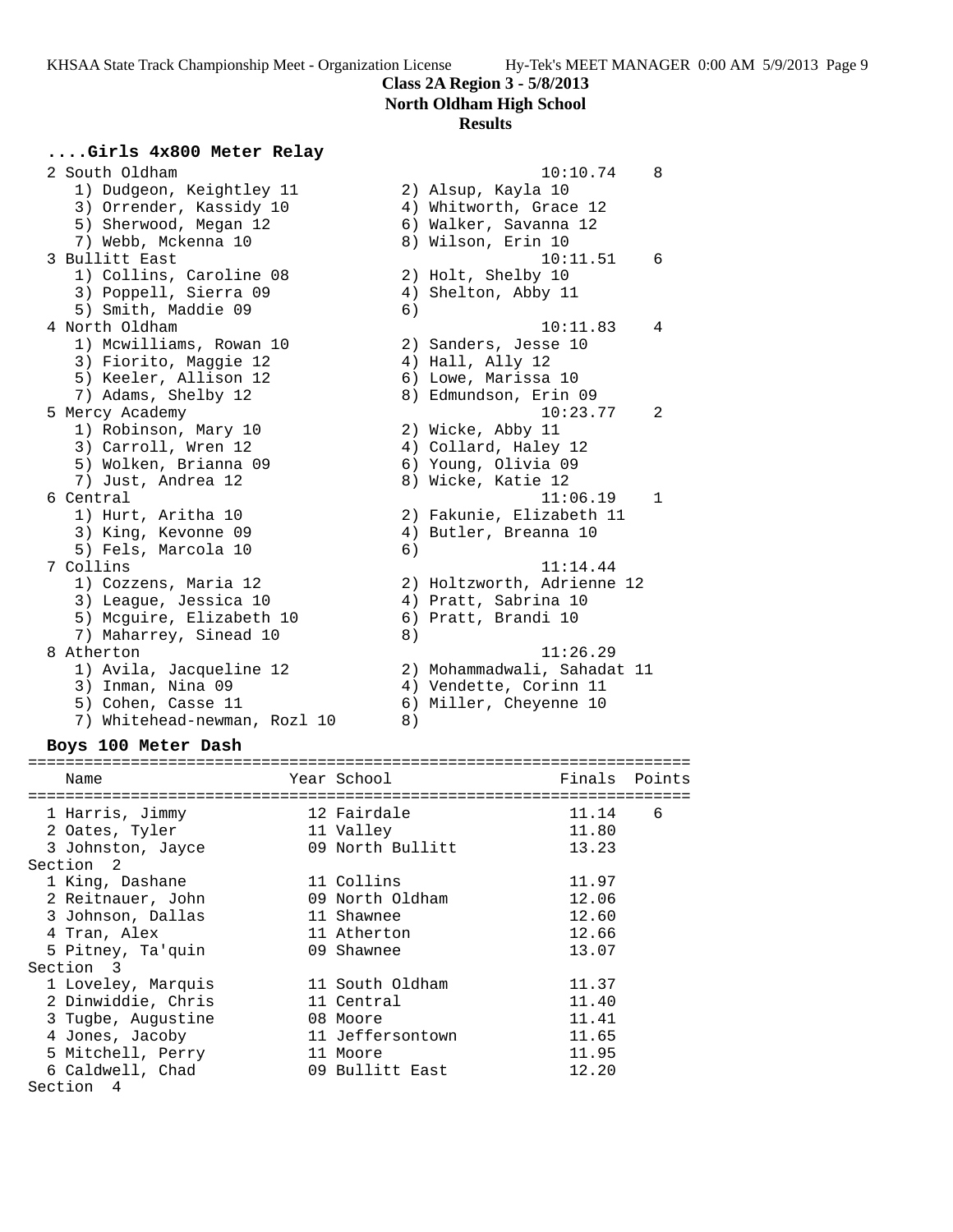**Class 2A Region 3 - 5/8/2013**

**North Oldham High School**

**Results**

|         | Boys 100 Meter Dash                |  |                                       |                |                |
|---------|------------------------------------|--|---------------------------------------|----------------|----------------|
|         | 1 Hayes, Jazz                      |  | 12 Central                            | 10.77          | 10             |
|         | 2 Williams, Adrian                 |  | 10 Western                            | 10.93          | 8              |
|         | 3 Grimm, Drew                      |  | 10 South Oldham                       | 11.14          | 4              |
|         | 4 Boykin, Shawn                    |  | 11 Spencer County                     | 11.31          | 2              |
|         | 5 Johnson, Ty'Juan                 |  | 12 Jeffersontown                      | 11.34          | $\mathbf{1}$   |
|         | 6 Beasley, Arien                   |  | 10 North Oldham                       | 11.38          |                |
|         | 7 Whyte, Masai                     |  | 11 Collins                            | 11.40          |                |
|         | 8 Manica, Chase                    |  | 12 Shelby County                      | 11.73          |                |
|         | Boys 200 Meter Dash                |  |                                       |                |                |
|         | Name                               |  | Year School                           | Finals         | Points         |
|         |                                    |  |                                       |                |                |
|         | Section 1                          |  |                                       |                |                |
|         | 1 Jackson, Koree                   |  | 10 Valley                             | 25.52          |                |
|         | 2 Tryon, Alec                      |  | 11 North Bullitt                      | 27.10          |                |
|         | 3 Johnston, Jayce                  |  | 09 North Bullitt                      | 28.00          |                |
|         | 4 Stone, Logan                     |  | 10 Bullitt East                       | 28.34          |                |
|         | Section 2                          |  |                                       |                |                |
|         | 1 Mattingly, Mikah                 |  | 10 Shelby County                      | 24.82          |                |
|         | 2 Boykin, Gavin                    |  | 09 Spencer County                     | 25.31          |                |
|         | 3 Zamudio, Korbin                  |  | 09 North Oldham                       | 25.49          |                |
|         | 4 Lanci, Sal                       |  | 11 Bullitt East                       | 26.43          |                |
|         | 5 Tedtman, Sam                     |  | 11 Atherton                           | 26.49          |                |
|         | Section 3                          |  |                                       |                |                |
|         | 1 Harris, Jimmy                    |  | 12 Fairdale                           | 22.77          | 6              |
|         | 2 Whyte, Masai                     |  | 11 Collins                            | 23.88          |                |
|         | 3 Barry, Paul                      |  | 12 Christian Acad                     | 23.90          |                |
|         | 4 Tugbe, Augustine                 |  | 08 Moore                              | 24.05<br>24.59 |                |
|         | 5 Manica, Chase<br>6 Shelton, Adam |  | 12 Shelby County<br>11 Christian Acad | 24.72          |                |
|         | 7 King, Dashane                    |  | 11 Collins                            | 24.75          |                |
|         | 8 Reitnauer, John                  |  | 09 North Oldham                       | 24.86          |                |
|         | Section 4                          |  |                                       |                |                |
|         | 1 Hayes, Jazz                      |  | 12 Central                            | 22.10          | 10             |
|         | 2 Williams, Adrian                 |  | 10 Western                            | 22.64          | 8              |
|         | 3 Grimm, Drew                      |  | 10 South Oldham                       | 22.83          | $\overline{4}$ |
|         | 4 Johnson, Ty'Juan                 |  | 12 Jeffersontown                      | 23.10          | 2              |
|         | 5 Francis, Phillip                 |  | 11 Central                            | 23.12          | $\mathbf{1}$   |
|         | 6 Loveley, Marquis                 |  | 11 South Oldham                       | 23.35          |                |
|         | 7 Colbert, Dwight                  |  | 12 Jeffersontown                      | 23.36          |                |
|         | 8 Boykin, Shawn                    |  | 11 Spencer County                     | 23.80          |                |
|         | Boys 400 Meter Dash                |  |                                       |                |                |
|         |                                    |  |                                       |                | Finals Points  |
|         | Name                               |  | Year School                           |                |                |
| Section | 2                                  |  |                                       |                |                |
|         | 1 Nash, Michael                    |  | 10 Collins                            | 55.30          |                |
|         | 2 Currie, Robert                   |  | 09 Spencer County                     | 55.99          |                |
|         | 3 Coleman, Dvontre                 |  | 12 Collins                            | 56.86          |                |
|         | 4 Smith, Tevin                     |  | 11 Bullitt East                       | 57.50          |                |
|         | 5 Carter, Cameron                  |  | 12 Bullitt East                       | 58.76          |                |
|         | 6 Zamudio, Korbin                  |  | 09 North Oldham                       | 58.87          |                |
|         | 7 Sharp, Clay                      |  | 09 South Oldham                       | 59.53          |                |
|         |                                    |  |                                       |                |                |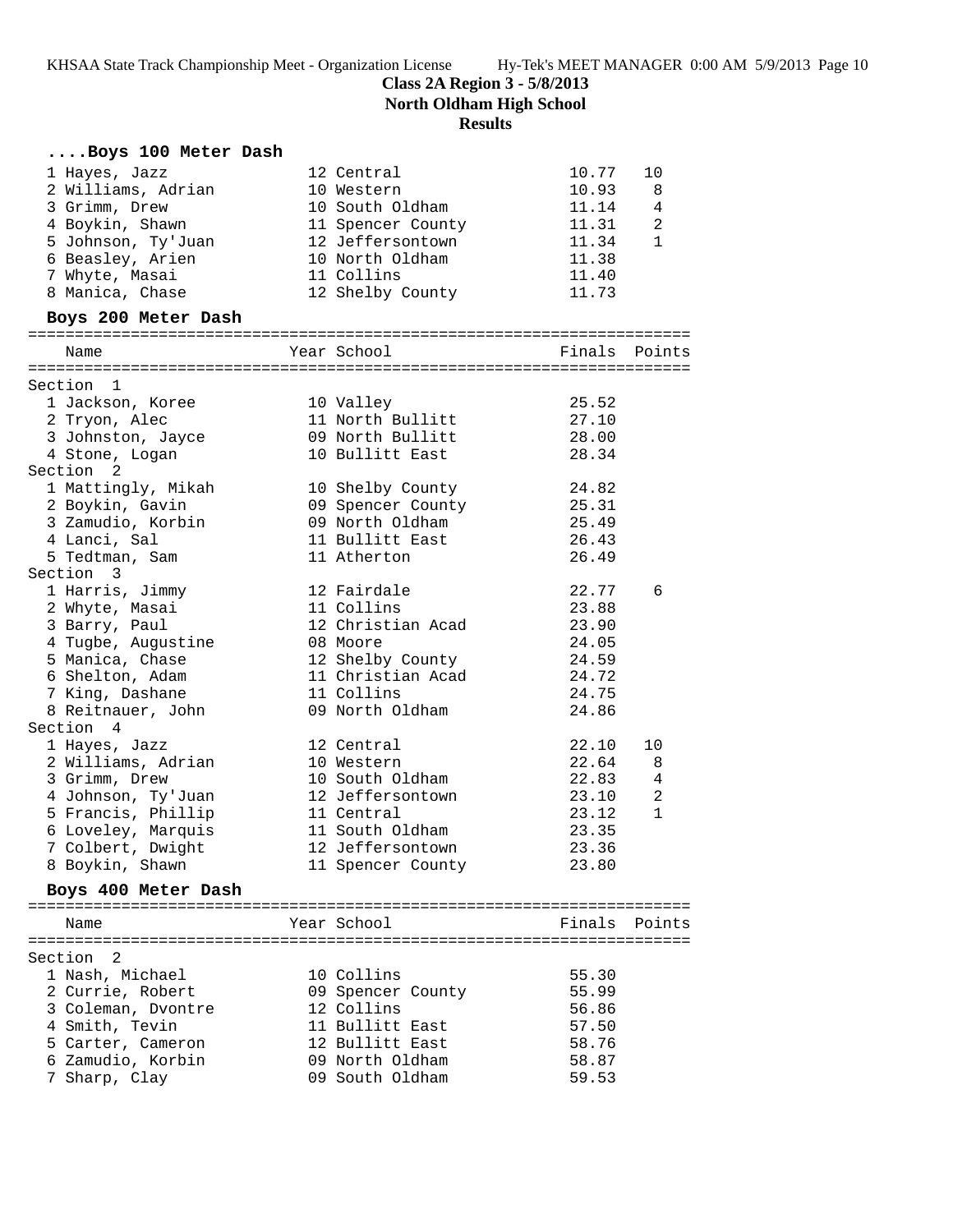**North Oldham High School**

# **Results**

# **....Boys 400 Meter Dash**

| Section 3              |                   |               |              |
|------------------------|-------------------|---------------|--------------|
| 1 Dennison, Clay       | 11 Christian Acad | 54.61         |              |
| 2 Brown, Luke          | 09 Shelby County  | 54.64         |              |
| 3 Busby, Dondre        | 11 Jeffersontown  | 55.05         |              |
| 4 Lesmeister, Eric     | 11 Christian Acad | 56.35         |              |
| 5 Sanford, Jared       | 10 South Oldham   | 56.49         |              |
| 6 Hall, Devon          | 08 Moore          | 57.49         |              |
| Section 4              |                   |               |              |
|                        |                   |               |              |
| 1 Hayes, Jazz          | 12 Central        | 48.62         | 10           |
| 2 Orange, Stuart       | 12 Shelby County  | 52.38         | 8            |
| 3 Elbert, Cody         | 12 North Oldham   | 53.04         | 6            |
| 4 Willard, Nick        | 11 Atherton       | 53.34         | 4            |
| 5 Johnson, Donald      | 10 Central        | 53.92         | 2            |
| 6 Sears, Logan         | 12 Moore          | 54.45         | $\mathbf{1}$ |
| 7 Williams, Adrian     | 10 Western        | 54.58         |              |
| 8 Colbert, Dwight      | 12 Jeffersontown  | 54.97         |              |
| Boys 800 Meter Run     |                   |               |              |
|                        |                   |               |              |
| Name                   | Year School       | Finals Points |              |
| Section 1              |                   |               |              |
| 1 Montgomery, Michael  | 10 Bullitt East   | 2:09.74       |              |
| 2 Mucker, Samuel       | 09 Central        | 2:12.76       |              |
| 3 Nally, Cameron       | 12 North Bullitt  | 2:14.68       |              |
| 4 Richardson, Rawleigh | 09 Jeffersontown  | 2:17.99       |              |
| 5 Slone, Chase         | 11 Henry County   | 2:19.47       |              |
|                        | 11 Jeffersontown  |               |              |
| 6 Athoba, Koriom       |                   | 2:19.98       |              |
| 7 Daugherty, Mason     | 10 Shelby County  | 2:22.02       |              |
| 8 Henry, Trey          | 10 Moore          | 2:28.88       |              |
| 9 Lichtefeld, Tim      | 12 Moore          | 2:37.70       |              |
| Section <sub>2</sub>   |                   |               |              |
| 1 Cloyd, Conner        | 11 Christian Acad | 1:57.79       | 10           |
| 2 Egnor, Pat           | 12 North Bullitt  | 1:58.88       | 8            |
| 3 Downs, Justin        | 11 Collins        | 2:00.36       | 6            |
| 4 Wiseheart, Brandon   | 12 Bullitt East   | 2:01.43       | 4            |
| 5 Gardiner, David      | 11 North Oldham   | 2:01.50       | 2            |
| 6 Law, James           | 11 South Oldham   | 2:05.44       | $\mathbf{1}$ |
| 7 Petty, Nolan         | 12 Collins        | 2:07.09       |              |
| 8 Saxey, Steven        | 12 South Oldham   | 2:07.28       |              |
| 9 Hawkins, Michael     | 12 Christian Acad | 2:08.19       |              |
| 10 Mann, Jeston        | 11 Henry County   | 2:08.73       |              |
| 11 Mayfield, Tom       | 11 Atherton       | 2:09.21       |              |
| 12 Terkula, David      | 10 North Oldham   | 2:10.39       |              |
| 13 Richardson, Blake   | 09 Spencer County | 2:13.09       |              |
| 14 Robinson, Rayshawn  | 12 Central        | 2:24.76       |              |
| Boys 1600 Meter Run    |                   |               |              |
|                        |                   |               |              |
| Name                   | Year School       | Finals        | Points       |
| Section 1              |                   |               |              |
| 1 O'Dell, Travis       | 11 Spencer County | 4:42.59       | 10           |
| 2 Sells, Alex          | 11 Collins        | 4:44.86       | 8            |
| 3 Terkula, David       | 10 North Oldham   | 4:44.95       | 6            |
|                        |                   |               |              |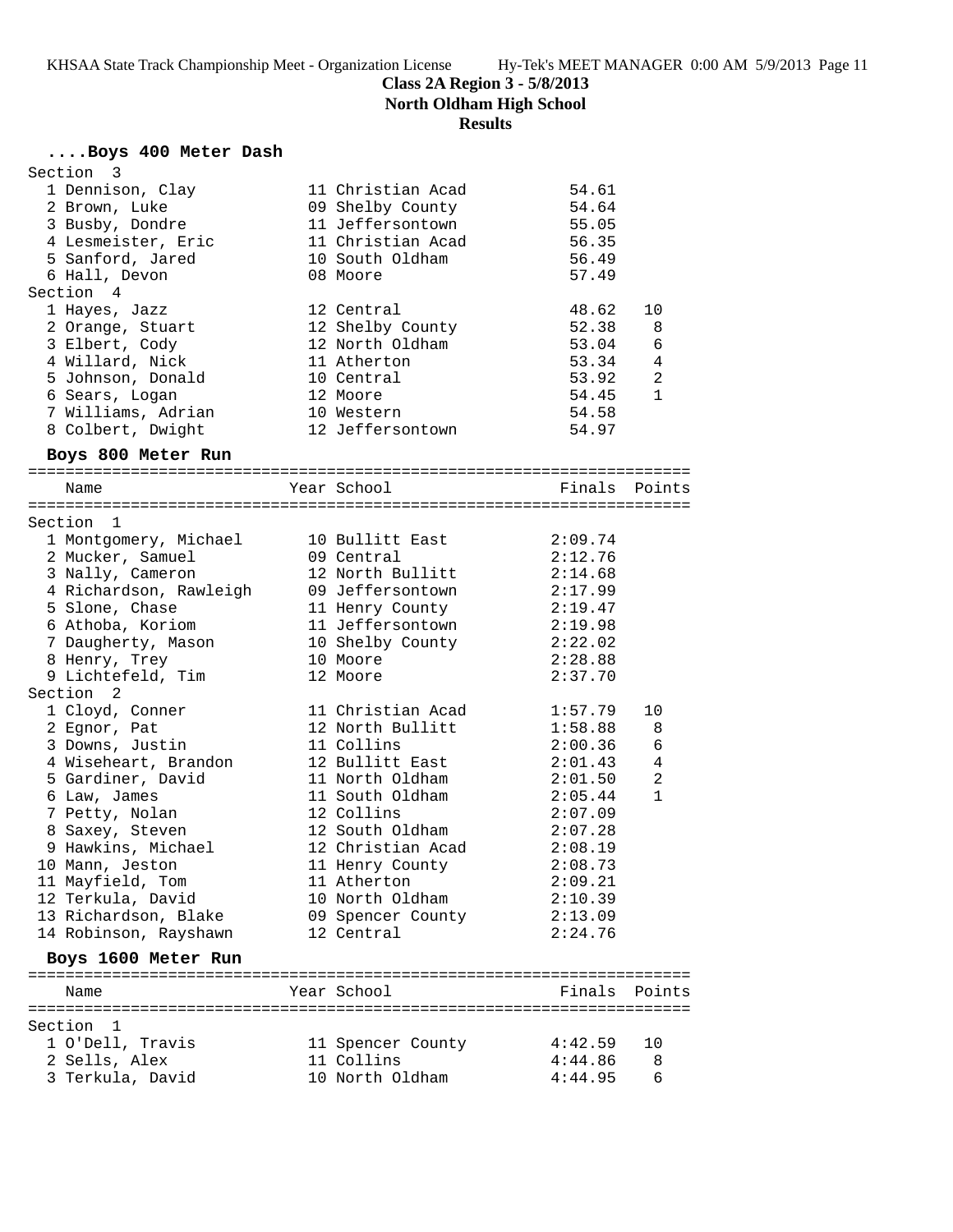**North Oldham High School**

### **Results**

### **....Boys 1600 Meter Run**

| 4 Mayfield, Tom      | 11 Atherton                                                                       | 4:53.47 | 4            |
|----------------------|-----------------------------------------------------------------------------------|---------|--------------|
| 5 Kay-Anthony, Aaron | 09 North Oldham                                                                   | 4:54.93 | 2            |
| 6 Skeeters, Aidan    | 09 South Oldham                                                                   | 4:58.48 | $\mathbf{1}$ |
| 7 Hunter, Ryan       | 09 Collins and the Collins of the Collins of the Collins of the Collins of the Co | 5:00.98 |              |
| 8 Waggener, Adam     | 10 Christian Acad                                                                 | 5:02.46 |              |
| 9 Sitlinger, Andrew  | 10 Christian Acad                                                                 | 5:02.85 |              |
| 10 King, Tristan     | 10 Shelby County                                                                  | 5:03.30 |              |
| 11 Hull, Logan       | 12 Shelby County                                                                  | 5:07.48 |              |
| 12 Green, Cole       | 10 Bullitt East                                                                   | 5:08.19 |              |
| 13 Grady, Marcus     | 09 Atherton                                                                       | 5:08.80 |              |
| 14 Athoba, Koriom    | 11 Jeffersontown                                                                  | 5:09.28 |              |
| 15 McIntyre, Scotty  | 12 Bullitt East                                                                   | 5:11.01 |              |
| 16 Johnson, Jacob    | 10 Spencer County                                                                 | 5:11.81 |              |
| 17 Thomas, Camden    | 09 South Oldham                                                                   | 5:15.08 |              |
| 18 Sims, Daniel      | 12 Moore                                                                          | 5:23.89 |              |
| 19 Logsdon, Joshua   | 09 Henry County                                                                   | 5:24.37 |              |
| 20 Smith, Ethan      | 11 Henry County                                                                   | 5:25.35 |              |
| 21 Sowell, Dionta    | 09 Central                                                                        | 5:39.08 |              |
| Boys 3200 Meter Run  |                                                                                   |         |              |

======================================================================= Name Year School ======================================================================= 1 Dowdy, Tanner 09 South Oldham 9:51.85 10 2 Dowdy, Cole 09 South Oldham 10:02.44 8 3 O'Dell, Travis 11 Spencer County 10:16.58 6 4 Ross, Aj 10 Christian Acad 10:16.87 4 5 Cummins, Luke 12 North Oldham 10:21.72 2 6 Powers, Matt 11 North Oldham 10:28.96 1 7 Shelton, Isaac 09 Bullitt East 10:40.05 8 Fielding, Devon 12 Collins 10:42.35 9 Lott, Alex 12 Christian Acad 10:48.30 10 Hershberger, Jacob 09 Collins 10:48.52 11 Grimm, Kainen 09 Atherton 11:13.11 12 Grady, Marcus 09 Atherton 11:30.63 13 Williams, Zach 09 Spencer County 11:41.86 14 Sims, Daniel 12 Moore 11:46.20 15 Goodwin, Alex 10 Shelby County 12:02.77

#### **Boys 110 Meter Hurdles**

======================================================================= Year School **Finals** Points ======================================================================= 1 Lawson, Nathan 10 Christian Acad 18.61 2 Ratchford, Tyler 12 Spencer County 19.24 Section 2 1 Barry, Michael 12 Shelby County 15.30 10 2 Everette, Sherman 12 Central 16.35 8 3 Zimmerman, Andrew 12 North Oldham 16.93 6 4 Smith, Terez 12 Collins 17.09 4 5 Finley, Connor 09 Henry County 17.68 2 6 Clark, Matt 10 North Oldham 17.69 1 7 Ragland, Isaiah 10 Christian Acad 18.01 8 Menser, Keith 12 South Oldham 18.03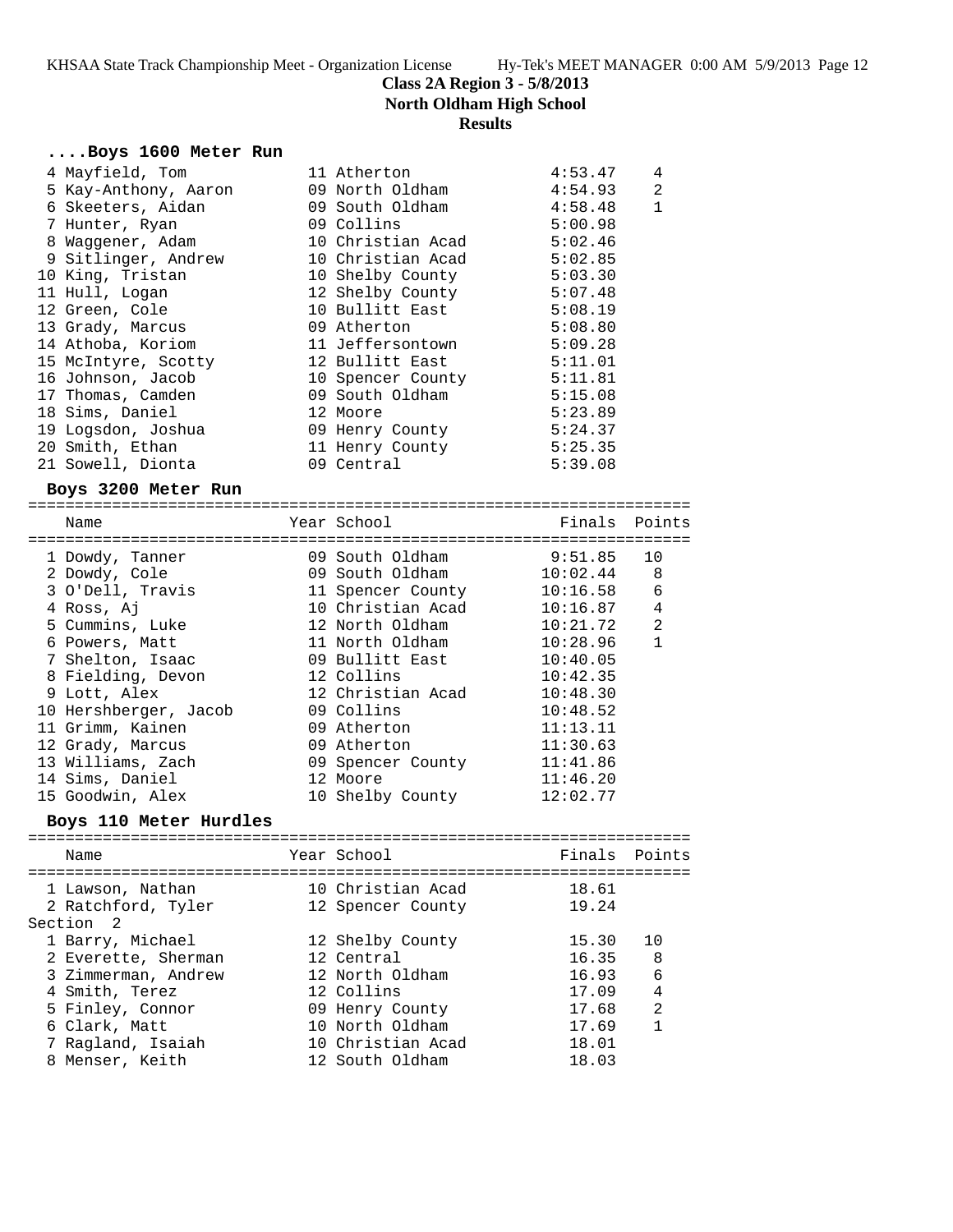### **Class 2A Region 3 - 5/8/2013**

**North Oldham High School**

# **Results**

# **Boys 300 Meter Hurdles**

| Name                             | Year School |                   | Finals                  | Points     |  |
|----------------------------------|-------------|-------------------|-------------------------|------------|--|
|                                  |             |                   |                         |            |  |
| Section<br>1                     |             |                   |                         |            |  |
| 1 Zimmerman, Andrew              |             | 12 North Oldham   | 45.86                   |            |  |
| 2 Ratchford, Tyler               |             | 12 Spencer County | 46.91                   |            |  |
| 3 Schaper, Austin                |             | 11 Christian Acad | 47.01                   |            |  |
| 4 Ragland, Isaiah                |             | 10 Christian Acad | 49.23                   |            |  |
| 5 Finley, Connor                 |             | 09 Henry County   | 50.47                   |            |  |
| Section<br>2                     |             |                   |                         |            |  |
| 1 Thompson, Anthony              | 12 Central  |                   | 40.43                   | 10         |  |
| 2 Smith, Terez                   | 12 Collins  |                   | 42.71                   | 8          |  |
| 3 Robinson, Elijah               |             | 12 Jeffersontown  | 42.83                   | 6          |  |
| 4 Everette, Sherman              | 12 Central  |                   | 43.75                   | 4          |  |
| 5 Menser, Keith                  |             | 12 South Oldham   | 44.39                   | 2          |  |
| 6 Scherer, Mark                  |             | 10 North Oldham   | 44.48                   | 1          |  |
| 7 Searcy, Korey                  |             | 11 Spencer County | 44.92                   |            |  |
| 8 Shipley, Zach                  |             | 12 Shelby County  | 46.81                   |            |  |
| Boys 4x100 Meter Relay           |             |                   |                         |            |  |
|                                  |             |                   |                         |            |  |
| School                           |             |                   | Finals                  | Points     |  |
|                                  |             |                   |                         |            |  |
| Section 1                        |             |                   |                         |            |  |
| 1 North Oldham                   |             |                   | 46.25                   | 2          |  |
| 1) Beasley, Arien 10             |             | 2) Clark, Matt 10 |                         |            |  |
| 3) Elbert, Cody 12               |             | 4) Smith, Josh 12 |                         |            |  |
| 5) Reitnauer, John 09            |             | 6) Kozak, Ryan 11 |                         |            |  |
| 7) Zamudio, Korbin 09            |             |                   | 8) Noack, Jonas 11      |            |  |
| 2 Valley                         |             |                   | 47.07                   |            |  |
| 1) Oates, Tyler 11               |             |                   | 2) Blair, Hunter 09     |            |  |
| 3) Jones, Robert 11              |             |                   | 4) Howard, James 12     |            |  |
| 5) Smith, Brian 11               |             |                   | 6) Mitchell, Kevonte 11 |            |  |
| 3 Spencer County                 |             |                   | 47.32                   |            |  |
| 1) McClain, Riley 09             |             |                   | 2) Searcy, Korey 11     |            |  |
| 3) Smith, Kadin 07               |             |                   | 4) Smith, Kynan 10      |            |  |
| 5) Boykin, Gavin 09              |             |                   | 6) Morrow, William 10   |            |  |
| 7) Boykin, Shawn 11              |             |                   | 8) McIntosh, Chase 11   |            |  |
| -- Atherton                      |             |                   | DQ                      | out zone 3 |  |
| 1) Floyd, Joshua 12              |             |                   | 2) Hayes, Deshawn 11    |            |  |
| 3) Philpot, Dameon 11            |             |                   | 4) Tedtman, Sam 11      |            |  |
|                                  |             |                   | 6) Stanke, Chandler 12  |            |  |
| 5) Stevenson, Quentin 12         |             |                   |                         |            |  |
| 7) Tran, Alex 11<br>Section<br>2 |             |                   | 8) Willard, Nick 11     |            |  |
| 1 Central                        |             |                   |                         |            |  |
|                                  |             |                   | 43.85                   | 10         |  |
| 1) Dinwiddie, Chris 11           |             |                   | 2) Hailey, Juquan 11    |            |  |
| 3) Johnson, Domonique 12         |             |                   | 4) Francis, Phillip 11  |            |  |
| 5) Smith, Keith 12               |             |                   | 6) Everette, Sherman 12 |            |  |
| 7) Armstrong, Clavon 09          |             |                   | 8) Jones, Stephen 09    |            |  |
| 2 South Oldham                   |             |                   | 44.57                   | 8          |  |
| 1) Brackins, Tony 12             |             |                   | 2) Loveley, Marquis 11  |            |  |
| 3) Menser, Keith 12              |             | 4) Grimm, Drew 10 |                         |            |  |
| 5) Brewer, Samuel 12             |             |                   | 6) Angermeier, Sean 10  |            |  |
| 7) Skeeters, Jackson 10          |             |                   | 8) Pittman, Joel 12     |            |  |
| 3 Jeffersontown                  |             |                   | 45.26                   | 6          |  |
| 1) Busby, Dondre 11              |             |                   | 2) Colbert, Dwight 12   |            |  |
|                                  |             |                   |                         |            |  |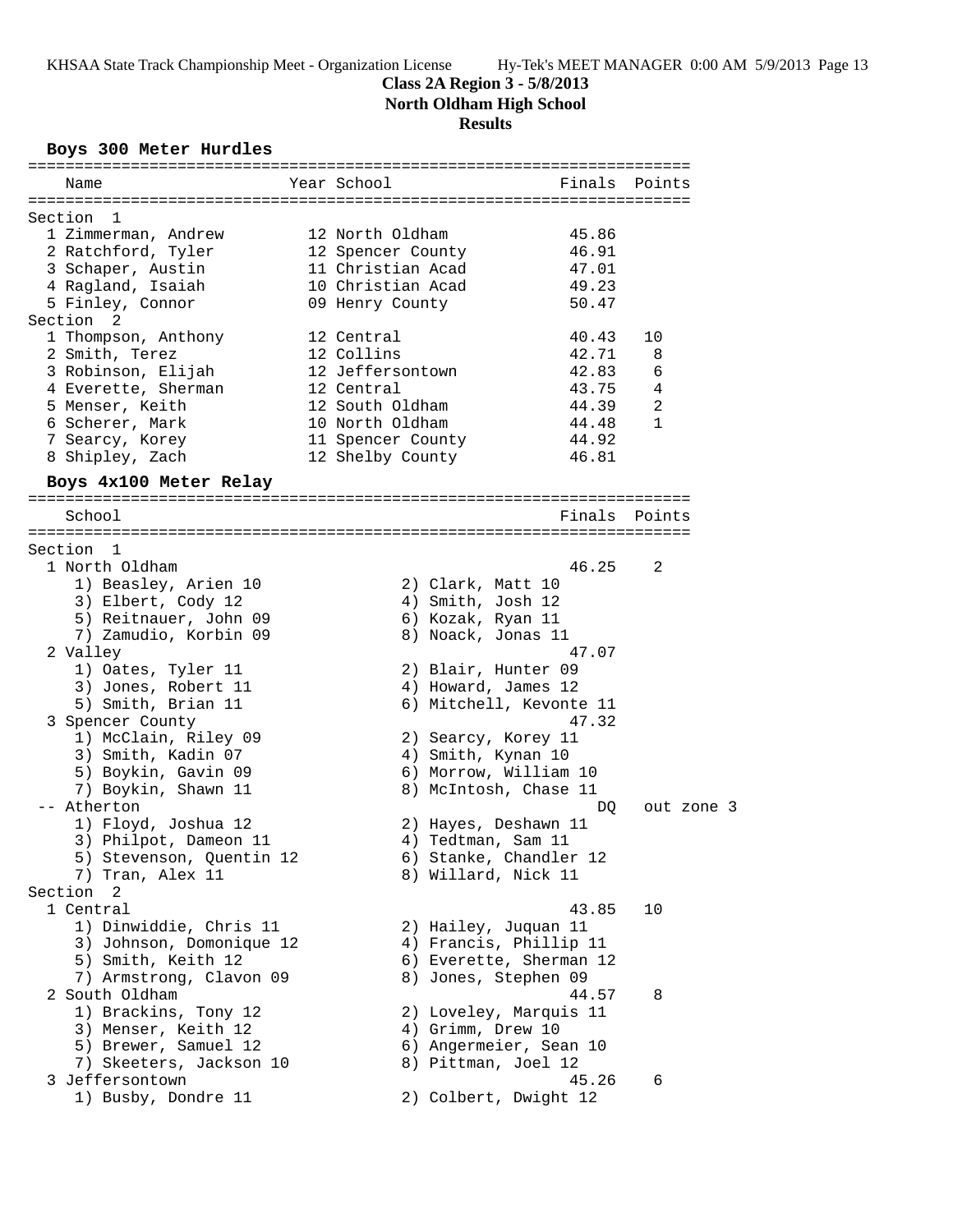### **Class 2A Region 3 - 5/8/2013 North Oldham High School**

### **Results**

### **....Boys 4x100 Meter Relay**

 3) Jones, Jacoby 11 4) Johnson, Ty'Juan 12 5) Howell, Shayne 09 6) Killebrew, Charles 09 7) Robinson, Elijah 12 8) Hayes, Marvin 12 4 Moore 45.43 4 1) Mitchell, Perry 11 2) Osborne, Daron 11 3) Foster, Keith 11  $\hskip10mm 4)$  Tugbe, Augustine 08 5) Sears, Logan 12 (6) Goodwin, Derek 10 7) Daniels, Leoncio 12 8) Hall, Stephan 09 5 Western 46.39 1 1) Moore, Donald 11 2) Marshall, Ladon 11 3) Williams, Adrian 10 4) Toogood, Coreion 10 5) Brandy, Keith 11 6) 6 Christian Academy (Louisville) 46.57 1) Barry, Paul 12 2) Shadburne, George 12 3) Shelton, Adam 11 4) Lesmeister, Eric 11 5) Schaper, Austin 11 (6) Hayden, Sean 11 7) Lawson, Nathan 10 8) Zimmer, Zach 10 7 Collins 46.72 1) Watkins, Ryan 11 2) King, Dashane 11 3) Whyte, Masai 11 (4) Sames, Nathan 11 5) Coleman, Dvontre 12 (6) Page, Lawson 11 8 Shelby County 49.15 1) Barry, Michael 12 2) Orange, Stuart 12 3) Shipley, Zach 12 4) Manica, Chase 12 5) Mattingly, Mikah 10 6) Biram, Trey 10 7) Brown, Luke 09 8) Stoudemire, Earl 10 **Boys 4x200 Meter Relay** ======================================================================= School **Finals Points** ======================================================================= Section 1 1 Collins 1:37.90 1) Watkins, Ryan 11 2) King, Dashane 11 3) Whyte, Masai 11  $\qquad \qquad \qquad$  4) Sames, Nathan 11 5) Coleman, Dvontre 12 (6) Page, Lawson 11 2 Valley 1:39.04 1) Oates, Tyler 11 2) Blair, Hunter 09 3) Smith, Brian 11 (4) Jackson, Koree 10 5) Williams, Kevonte 09 (6) 3 Western 1:39.46 1) Moore, Donald 11 2) Marshall, Ladon 11 3) Toogood, Coreion 10 4) Cunningham, Tyler 11 5) Brandy, Keith 11 6) 4 Bullitt East 1:46.69 1) Caldwell, Chad 09 2) Smith, Tevin 11 3) Sanchez, Eric 09 (4) Lanci, Sal 11 5) Carter, Cameron 12 (6) Stone, Logan 10 7) Embry, Chris 12 (8) -- Atherton DQ out zone 1st exchang 1) Floyd, Joshua 12 2) Tedtman, Sam 11 3) Hayes, Deshawn 11 4) Philpot, Dameon 11 5) Stanke, Chandler 12 (6) Stevenson, Quentin 12 7) Harshal, Shah 11  $\qquad \qquad 8)$  Tran, Alex 11 -- Henry County DQ out zone 2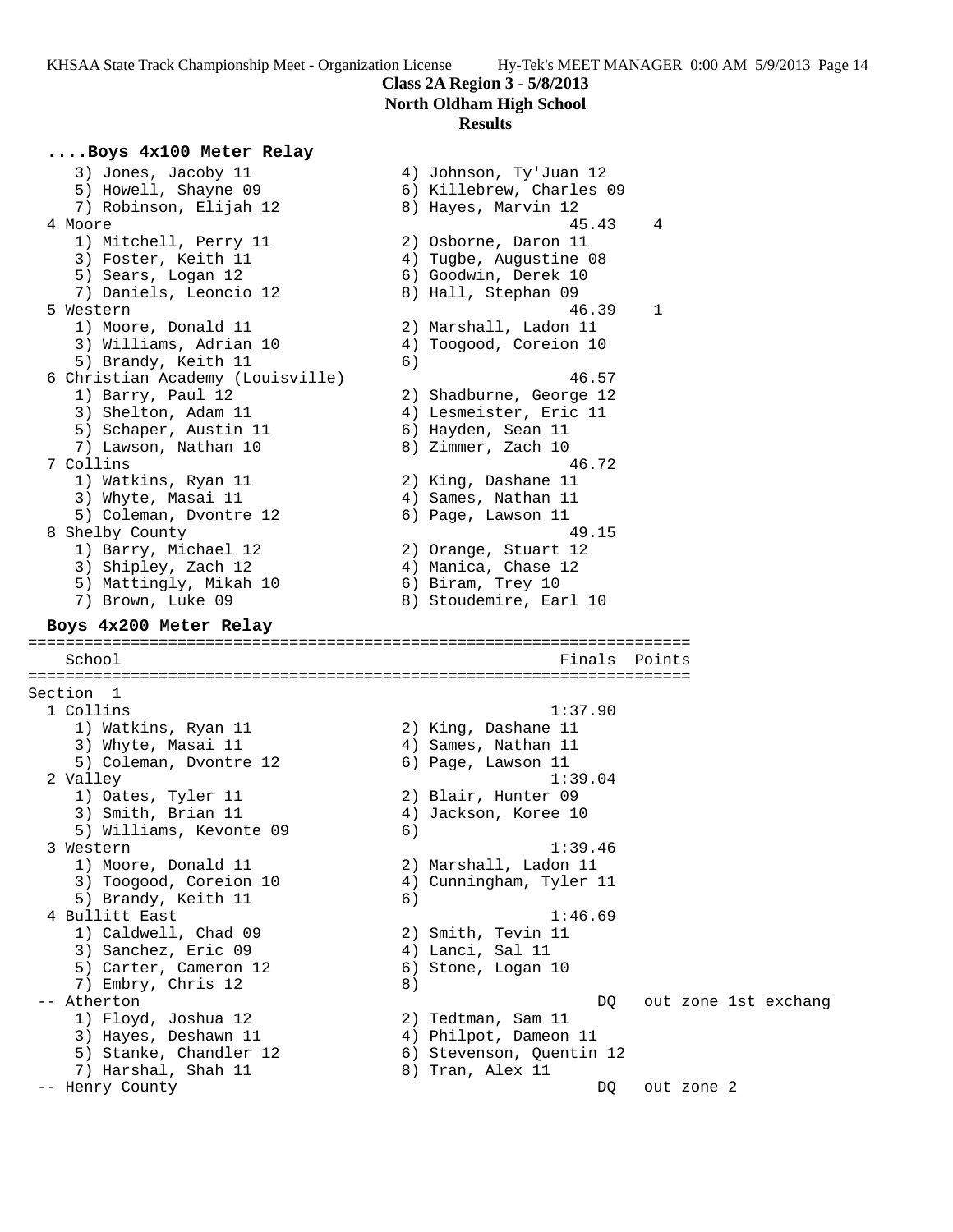# **Class 2A Region 3 - 5/8/2013 North Oldham High School**

### **Results**

# **....Boys 4x200 Meter Relay**

 1) Johnson, Cameron 09 2) Nelson, Layne 10 3) Adams, Levi 10 4) Rivera, Giovanni 11 5) McQuire, Colt 09 6) Potts, Jesse 08 7) Jones, Eddie 11 1888 (1898) 8 Finley, Connor 09 Section 2 1 Central 1:31.72 10 1) Dinwiddie, Chris 11 2) Hailey, Juquan 11 3) Francis, Phillip 11 4) Johnson, Domonique 12 5) Armstrong, Clavon 09 6) Johnson, Donald 10 7) Hayes, Jazz 12 8) Everette, Sherman 12 2 Jeffersontown 1:33.99 8 1) Busby, Dondre 11 2) Colbert, Dwight 12 3) Jones, Jacoby 11 4) Johnson, Ty'Juan 12 5) Howell, Shayne 09 6) Killebrew, Charles 09 7) Robinson, Elijah 12 (8) 3 Christian Academy (Louisville) 1:35.16 6 1) Barry, Paul 12 2) Lesmeister, Eric 11 3) Shadburne, George 12 4) Shelton, Adam 11 5) Dennison, Clay 11 6) Schaper, Austin 11 7) Dwyer, Trevor 11 and 8) Hayden, Sean 11 4 Spencer County 1:36.53 4 1) Smith, Kadin 07 2) McIntosh, Chase 11 3) Boykin, Gavin 09 4) Boykin, Shawn 11 5) Currie, Robert 09 6) Morrow, William 10 7) Ratchford, Tyler 12 and 8) Smith, Kynan 10 5 North Oldham 1:37.08 2 1) Beasley, Arien 10 2) Clark, Matt 10 3) Elbert, Cody 12 (4) Smith, Josh 12 5) Noack, Jonas 11 6) Reitnauer, John 09 7) Kozak, Ryan 11 8) Zamudio, Korbin 09 6 Shelby County 1:37.14 1 1) Mattingly, Mikah 10 2) Biram, Trey 10 3) Brown, Luke 09 (4) Manica, Chase 12 5) Barry, Michael 12 (6) Orange, Stuart 12 7) Shipley, Zach 12 8) Stoudemire, Earl 10 7 Moore 1:37.34 1) Mitchell, Perry 11 (2) Osborne, Daron 11 3) Tugbe, Augustine 08 (4) Sears, Logan 12 5) Goodwin, Derek 10 (6) Foster, Keith 11 7) Daniels, Leoncio 12 8) Hall, Stephan 09 **Boys 4x400 Meter Relay** ======================================================================= School Finals Points ======================================================================= Section 1 1 North Bullitt 3:51.76 1) Egnor, Pat 12 2) Johnson, Lucas 09 3) Tryon, Alec 11 4) Nally, Cameron 12 5) Johnston, Jayce 09 6) 2 Western 3:53.42 1) Young, De'aris 11 2) Marshall, Ladon 11 3) Moore, Donald 11 4) Cunningham, Tyler 11 5) Brandy, Keith 11 6)

3 Atherton 3:56.37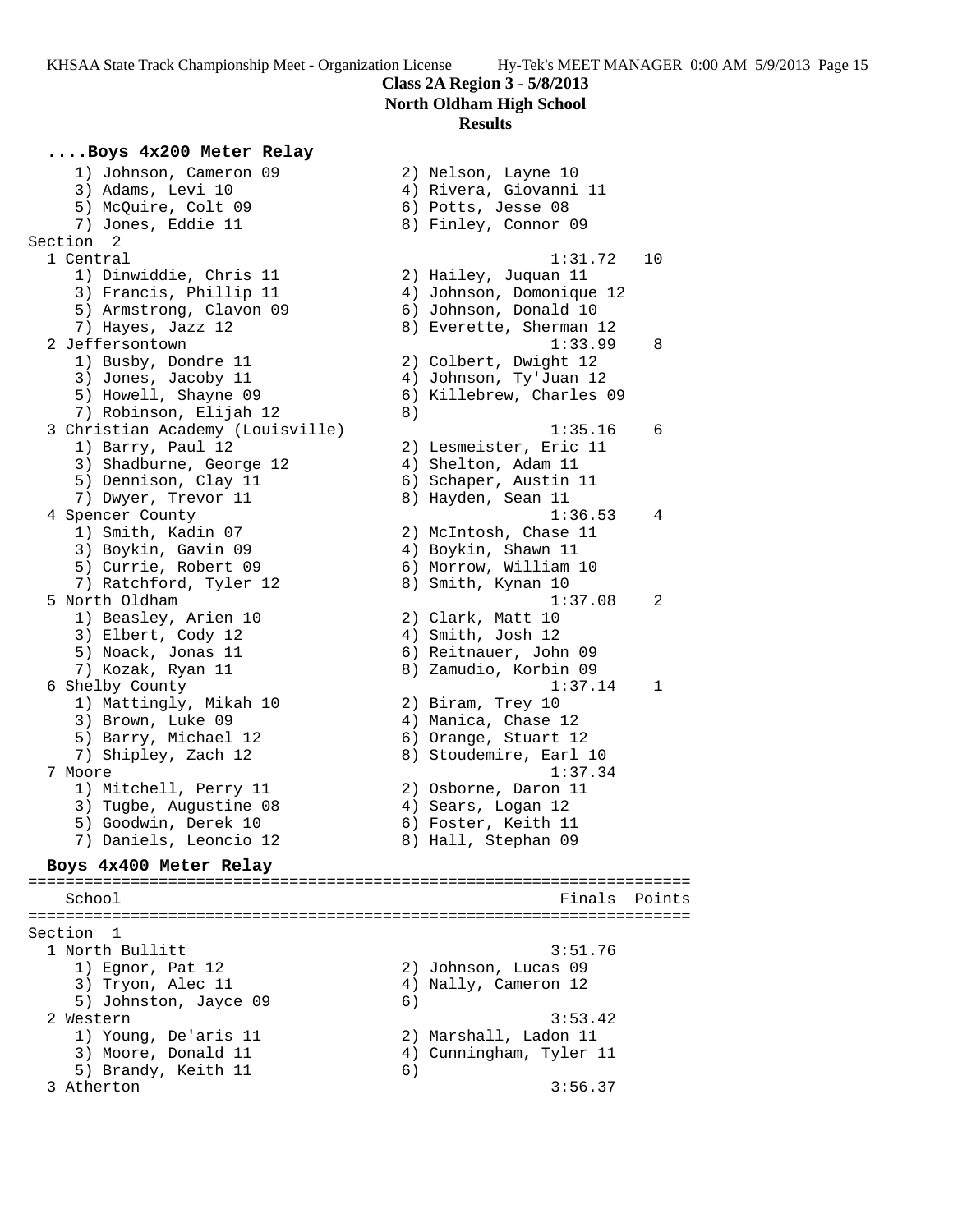1) Mayfield, Tom 11 2) Hayes, Deshawn 11

# **Class 2A Region 3 - 5/8/2013 North Oldham High School**

### **Results**

### **....Boys 4x400 Meter Relay**

3) Tedtman, Sam 11 (4) 4) Willard, Nick 11 5) Harshal, Shah 11 6) Jauregui, Inigo 11 7) Lang, Mason 12 8) Wooton, Clay 11 4 Bullitt East 3:57.00 1) Carter, Cameron 12 2) Sanchez, Eric 09 3) Smith, Tevin 11 (4) Stump, Cole 09 5) Lanci, Sal 11 6) McIntyre, Scotty 12 7) Montgomery, Michael 10 8) Wiseheart, Brandon 12 5 South Oldham 3:57.86 1) Long, Nathanial 12 2) Pittman, Joel 12 3) Angermeier, Sean 10  $\hskip1cm$  4) Sanford, Jared 10 5) Saxey, Steven 12 6) Skeeters, Aidan 09 7) Sharp, Clay 09 8) Tinal, Hayden 09 Section 2 1 Central 3:30.94 10 1) Francis, Phillip 11 2) Hayes, Jazz 12 3) Hailey, Juquan 11 4) Thompson, Anthony 12 5) Armstrong, Clavon 09 6) Johnson, Donald 10 7) Everette, Sherman 12 8) Robinson, Rayshawn 12 2 Christian Academy (Louisville) 3:34.53 8 1) Lesmeister, Eric 11 and 2) Cloyd, Conner 11 3) Dennison, Clay 11  $\hskip10mm$  4) Hawkins, Michael 12 5) Barry, Paul 12 6) Schaper, Austin 11 7) Shadburne, George 12 and 8) Shelton, Adam 11 3 Shelby County 3:35.78 6 1) Barry, Michael 12 2) Gowen, Jacob 10 3) Brown, Luke 09 (4) Orange, Stuart 12 5) Biram, Trey 10 6) Mattingly, Mikah 10 7) Desmond, Bobby 10 8) Shipley, Zach 12 4 North Oldham 3:37.60 4 1) Clark, Matt 10 2) Elbert, Cody 12 3) Gardiner, David 11 (4) Amith, Josh 12 5) Kozak, Ryan 11 6) Terkula, David 10 7) Zamudio, Korbin 09  $\qquad \qquad 8)$  5 Collins 3:43.79 2 1) Coleman, Dvontre 12 2) Nash, Michael 10 3) Plante, Neil 10 (4) Nash, Gabe 10 5) Downs, Justin 11 6) King, Dashane 11 7) Smith, Terez 12 (8) 6 Jeffersontown 3:45.35 1 1) Busby, Dondre 11 2) Jones, Jacoby 11 3) Howell, Shayne 09 4) Robinson, Elijah 12 5) Colbert, Dwight 12 6) Killebrew, Charles 09 7) Johnson, Ty'Juan 12 (8) 7 Henry County 3:46.01 1) Jones, Edward 11 2) Mann, Jeston 11 3) Slone, Chase 11 4) Nelson, Cole 12 5) Smith, Ethan 11 6) Johnson, Cameron 09 7) Logsdon, Joshua 09 8) Hagan, Devin 10 8 Moore 3:49.22 1) Daniels, Leoncio 12 2) Sears, Logan 12 3) Mitchell, Perry 11 (4) Goodwin, Derek 10 5) Hall, Devon 08 6) Tugbe, Augustine 08 7) Bray, Keith 12 (8)